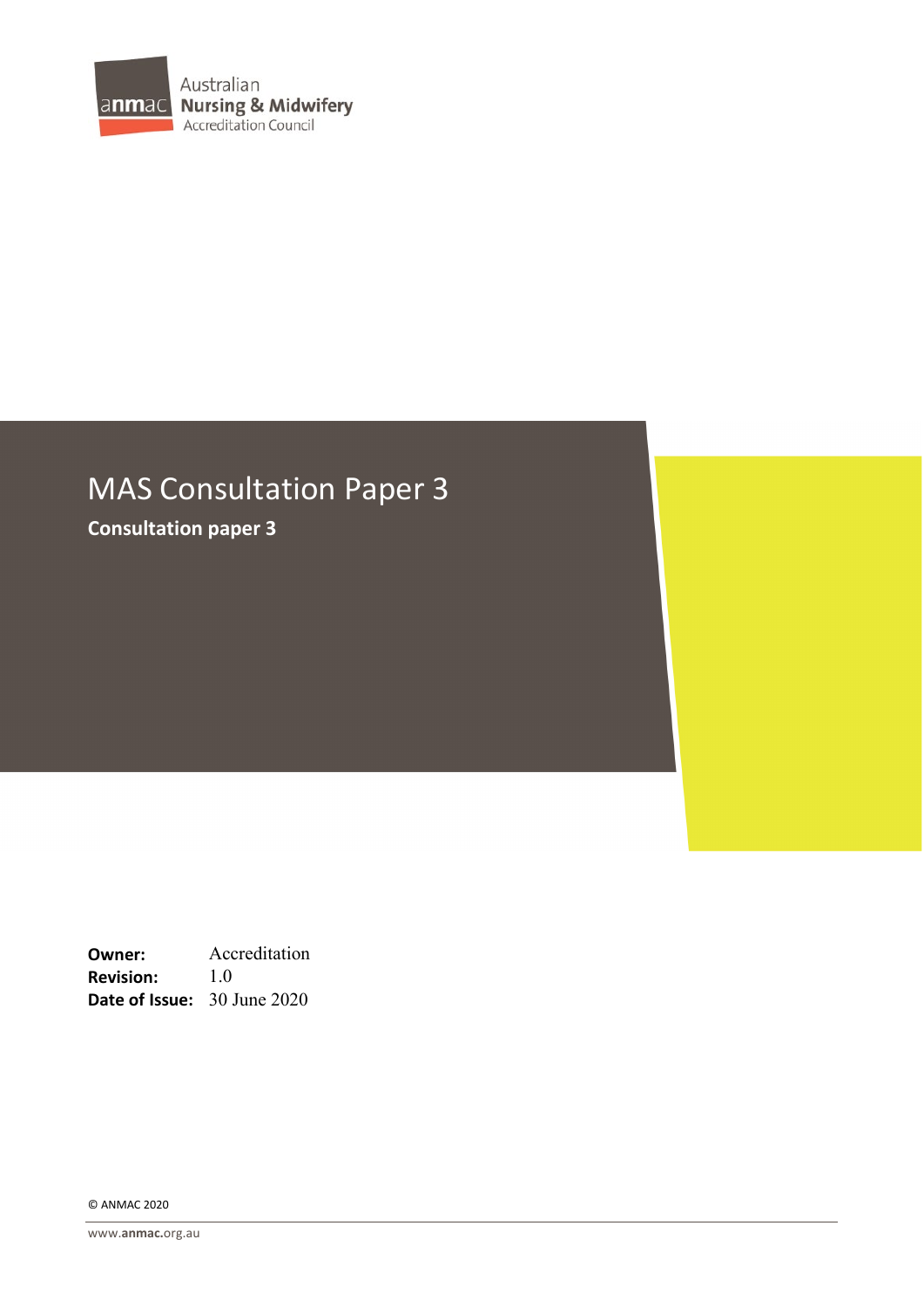# **Executive summary**

The Australian Nursing and Midwifery Accreditation Council (ANMAC) is appointed by the Nursing and Midwifery Board of Australia (NMBA) as the external accreditation entity to exercise one or more accreditation functions for nursing and midwifery programs of study under the *Health Practitioner Regulation Law ACT 2009*. ANMAC is responsible for the accreditation and monitoring of NMBA approved nursing and midwifery programs leading to registration and endorsement. ANMAC is also responsible for developing accreditation standards for approval by the NMBA. In developing accreditation standards ANMAC is required to ensure there is wide ranging consultation from a broad range of stakeholders. ANMAC works in collaboration with the NMBA in planning the cyclical review of Accreditation Standards which follow the NMBA review of practice standards.

The Midwife standards for practice are the core standards that provide a framework for practice for all midwives across all areas and contexts of practice. The Midwife standards for practice were updated in 2018 and ANMAC is now updating the Midwife Accreditation Standards (the Standards) to ensure that programs of study are current and contemporary and form the framework for NMBA approved programs leading to registration as a midwife. The current Standards were approved by the NMBA in 2014 and ANMAC is in the process of updating the Standards. This paper contributes to stage three of the consultation process with a broad range of stakeholders. It is important to note that ANMAC has a responsibility to ensure that the Standards are developed to meet the midwife practice standards and support innovative, future focused, entry-to-practice midwifery programs. Responses to Consultation Paper 2 identified issues that require further exploration by stakeholders to ensure we get the right balance. The percentage of responses to the questions are recorded here, however ANMAC has to rely on as much evidence as possible and the needs of the community to inform the standard rather than the number of responses to issues.

The issues for consultation are briefly outlined below and expanded upon later in the paper.

#### **Educational preparation for prescribing for graduates of an entry-to-practice midwifery program**

A small majority of responses (55%) to Consultation Paper 2 were in favour of including education for prescribing in entry-to-practice midwifery programs. Overall, 247 participants (individual & organisational) responded to this question. One hundred and thirty-six responses (55%) were in favour of including education for prescribing while 71 responses (29%) were against. The remaining 40 responses (16%) were uncertain. There were differences between the responses of participants who completed the online survey (n=222) and those who submitted a written response to this question (n=25) with 56% of online survey responses in favour of including education for prescribing in the Standards compared to equal numbers for and against its inclusion in the written submissions.

The benefits of midwife prescribing described in the literature are significant and the need to ensure that midwives are educated to work, on graduation, to the full scope of midwifery practice has been a consistent theme in the consultation feedback to date. This revision of the Standards provides an opportunity to include the educational preparation to prescribe in entry-to-practice midwifery programs.

ANMAC is seeking feedback on whether or not the educational preparation for prescribing as outlined in the draft standards provides graduates with the knowledge and skills to safely prescribe scheduled medicines within the scope of midwifery practice .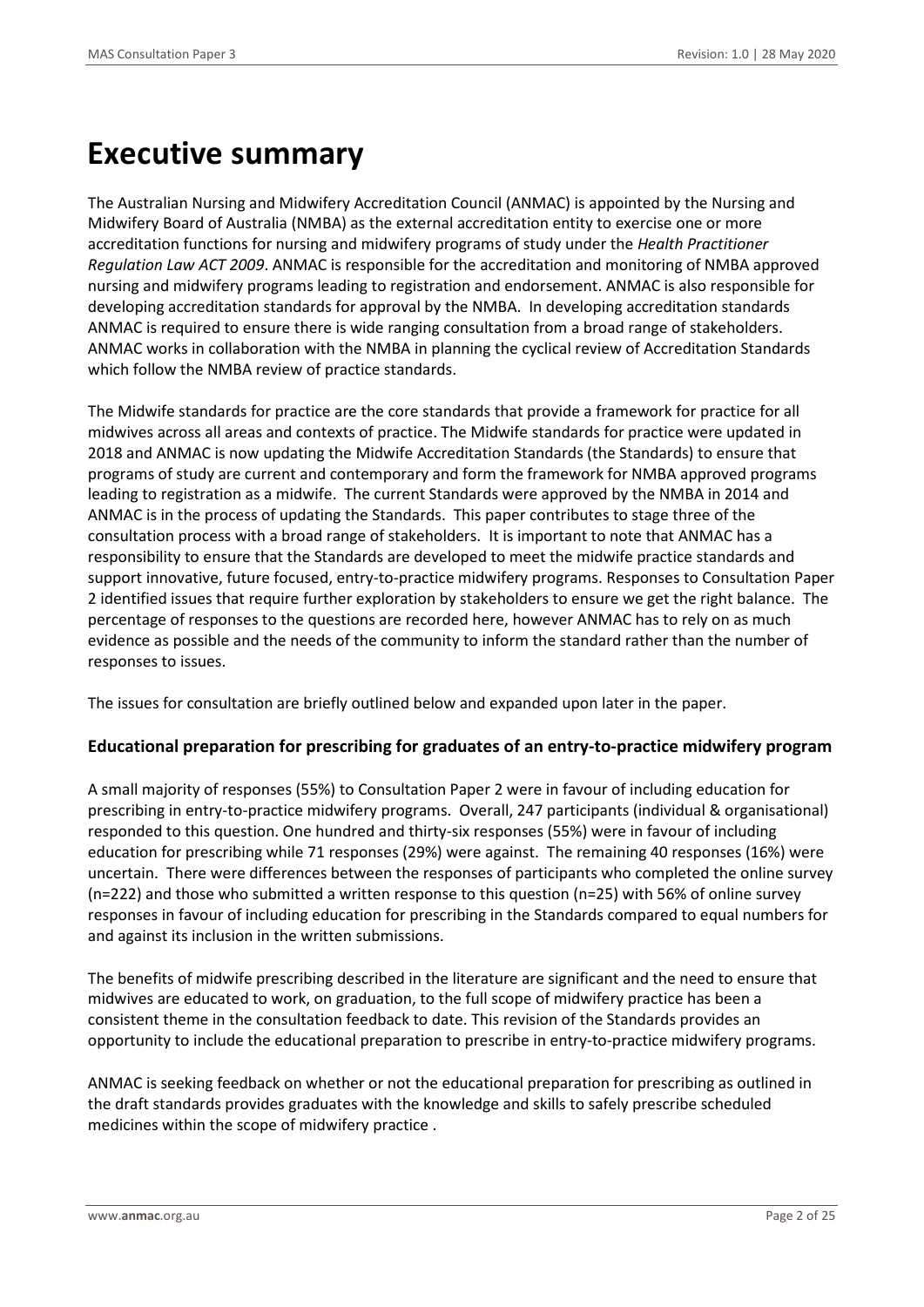### **Draft Standards**

A revised draft of the Midwife Accreditation Standards is presented in Table 5. In revising the document, the feedback received in the consultation process to date was considered. The Standards are presented in a five standard format designed to reduce the level of detail, complexity and duplication while remaining flexible and responsive.

ANMAC seeks feedback from stakeholders on the revised draft Midwife Accreditation Standards.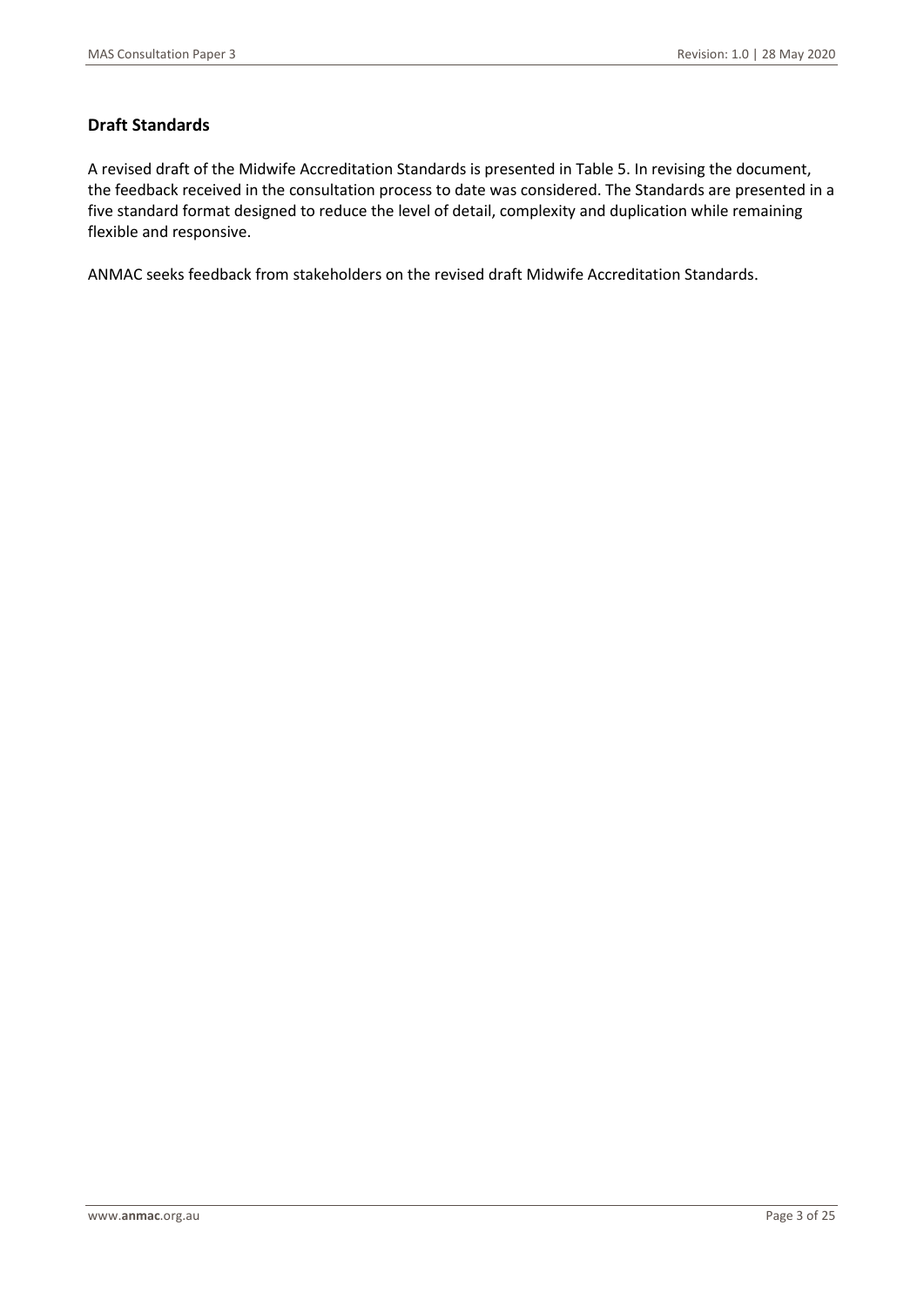# **Introduction**

In 2010, the Australian Nursing and Midwifery Accreditation Council (ANMAC) became the independent accrediting authority for nursing and midwifery programs of study. ANMAC performs the following accreditation functions as defined in section 42 of the *Health Practitioner Regulation National Law Act 2009* (Qld)[1] (the National Law):

- a. developing accreditations standards for approval by a National Board
- b. assessing programs of study and the education providers that provide the programs of study to determine whether the programs meet approved accreditation standards.

The NMBA approved the current Midwife Accreditation Standards [2] in 2014. They are due to be revised and updated. Revised or new standards—once approved by the Nursing and Midwifery Board of Australia (NMBA)—are the standards used by ANMAC to assess and accredit programs that lead to registration, enrolment or endorsement of nurses and midwives in Australia.

# **Aim of the review**

The aim of this review is to develop a revised set of standards that are:

- contemporary and aligned with emerging research, policy and relevant industry guidance
- able to ensure midwives are suitably educated and qualified to practice in a competent and ethical manner to the required NMBA Midwife standards for practice [3]
- acceptable to the profession and relevant stakeholders
- able to support continuous development of a flexible, responsive and sustainable Australian health workforce
- supportive of innovation in the education of health practitioners
- acceptable to the community in supporting safe, accessible and quality care.

## **Review process**

ANMAC, as an independent accrediting authority, must comply with the National Law when reviewing and developing accreditation standards. This law, s46 (1] states that:

In developing an accreditation standard for a health profession, an accreditation authority must undertake wide-ranging consultation about the content for the standard.

ANMAC's review process ensures stakeholder feedback, expert opinion, relevant national or international benchmarks, and the best available evidence is used in developing standard content. The iterative process for stakeholder consultation provides ANMAC with an opportunity to:

- validate whether revised accreditation standards are accurate and relevant for the contemporary Australian health care system and education environment
- evaluate whether the expectations upon education providers to meet revised standards are reasonable in terms of benefits and burdens.

Stakeholder-identified benefits and burdens are considered by the Office of Best Practice Regulation, Department of the Prime Minister and Cabinet, during the preliminary assessment of the regulatory impact of the revised standards.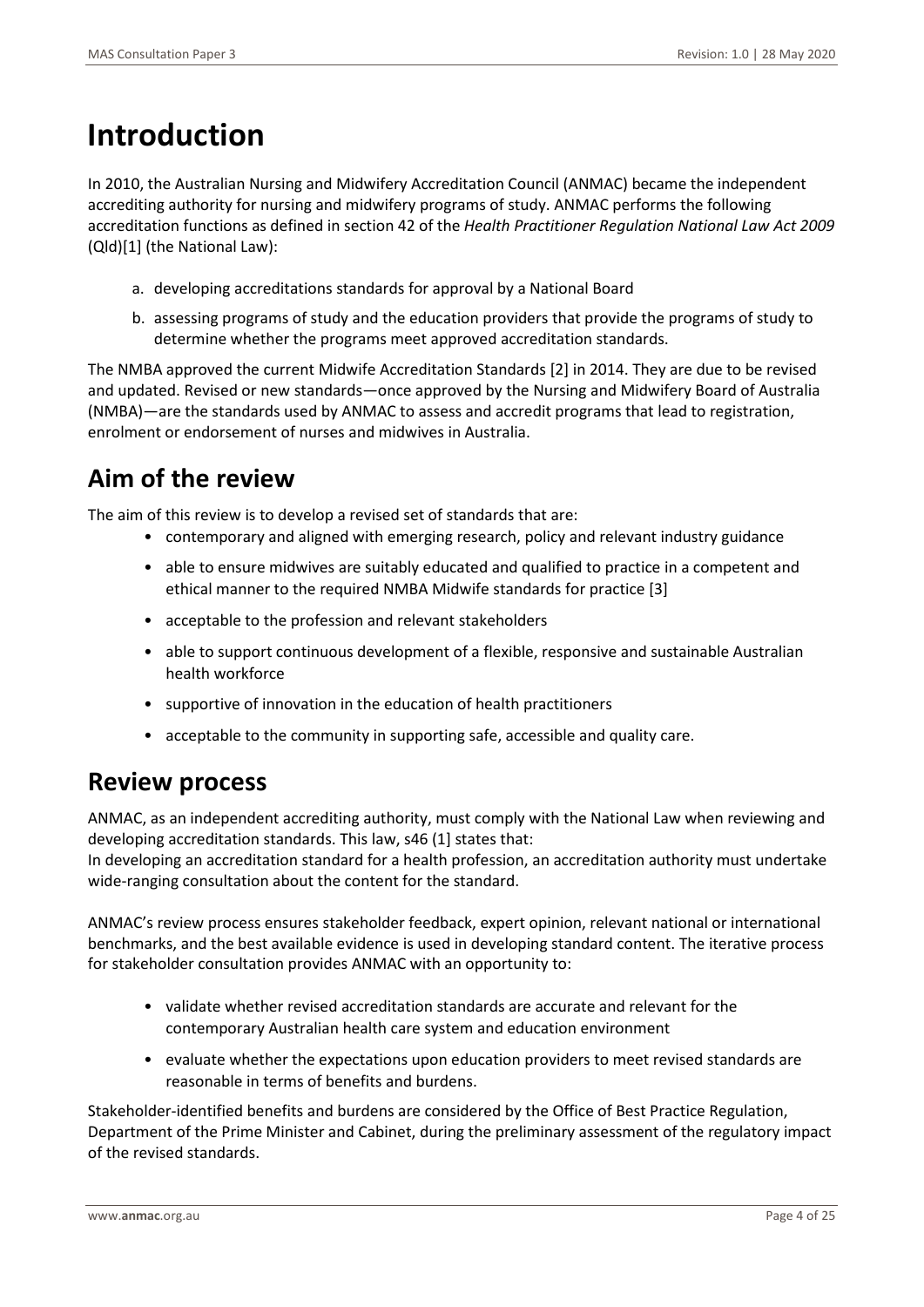A robust review process is essential if ANMAC is to assure the NMBA and the community that a graduate of an accredited midwife program is eligible for registration and can practice in a safe and competent manner.

# **Purpose of the third consultation paper**

This third consultation paper identifies how the National Law [1] underpins the aim of this review. It describes the consultation process to date, including how the next stage of feedback can be provided and offers context to promote stakeholder understanding of key issues relating to, and engagement with, the review process. This paper presents a revised draft of the midwife accreditation standards for consideration and feedback.

The questions included in this paper form the basis for discussion. For the review to achieve its aim, it is important that organisations and individuals with an interest in midwife education provide critical input. This paper has been distributed to such organisations and individuals, inviting them to write a submission for consideration.

# **Consultation process**

ANMAC's Chief Executive Officer (CEO) convened a Professional Reference Group to work with the Director of Accreditation Services to provide advice during the process of review. Membership comprises key stakeholders and midwifery professionals who provide insights into regulation, education and health policy. Members were selected after the CEO reviewed expressions of interest. The Professional Reference Group reports and provides advice to the CEO.

PRG Members:

- Ms Nicole Allan, Maternity Services Officer, Australian Nursing and Midwifery Federation
- Associate Professor Kathleen Baird, School of Nursing and Midwifery, Griffith University, QLD
- Ms Catherine Bell, Birth Cartographer, Bellabirth, NSW
- Ms Janice Butt, Women's Healthcare Australasia, WA
- Professor Hannah Dahlen, Professor of Midwifery and Higher Degree Research Director, School of Nursing and Midwifery, Western Sydney University, NSW
- Adjunct Professor Tanya Farrell, Senior Maternity Advisor, Safer Care Victoria and Chair, Consultative Council on Obstetric and Paediatric Mortality and Morbidity, VIC
- Professor Joanne Gray, Head, Graduate School of Health, University of Technology Sydney, NSW
- Ms Petrina Halloran, Policy Manager, Strategy and Policy, Nursing and Midwifery Board of Australia
- Associate Professor Donna Hartz, College of Nursing and Midwifery, Charles Darwin University, NSW
- Ms Ruth King, Midwifery Advisor, Education Unit, Australian College of Midwives
- Professor Helen McLachlan, Professor of Midwifery and Discipline Lead (Midwifery), School of Nursing and Midwifery, La Trobe University, VIC
- Ms Sarah Nicholls, Community Midwife, Community Midwifery Program, WA
- Ms Alecia Staines, Maternity Consumer Network, QLD
- Ms Glenys Wilkinson, Executive Director Professional Services, Australian Pharmacy Council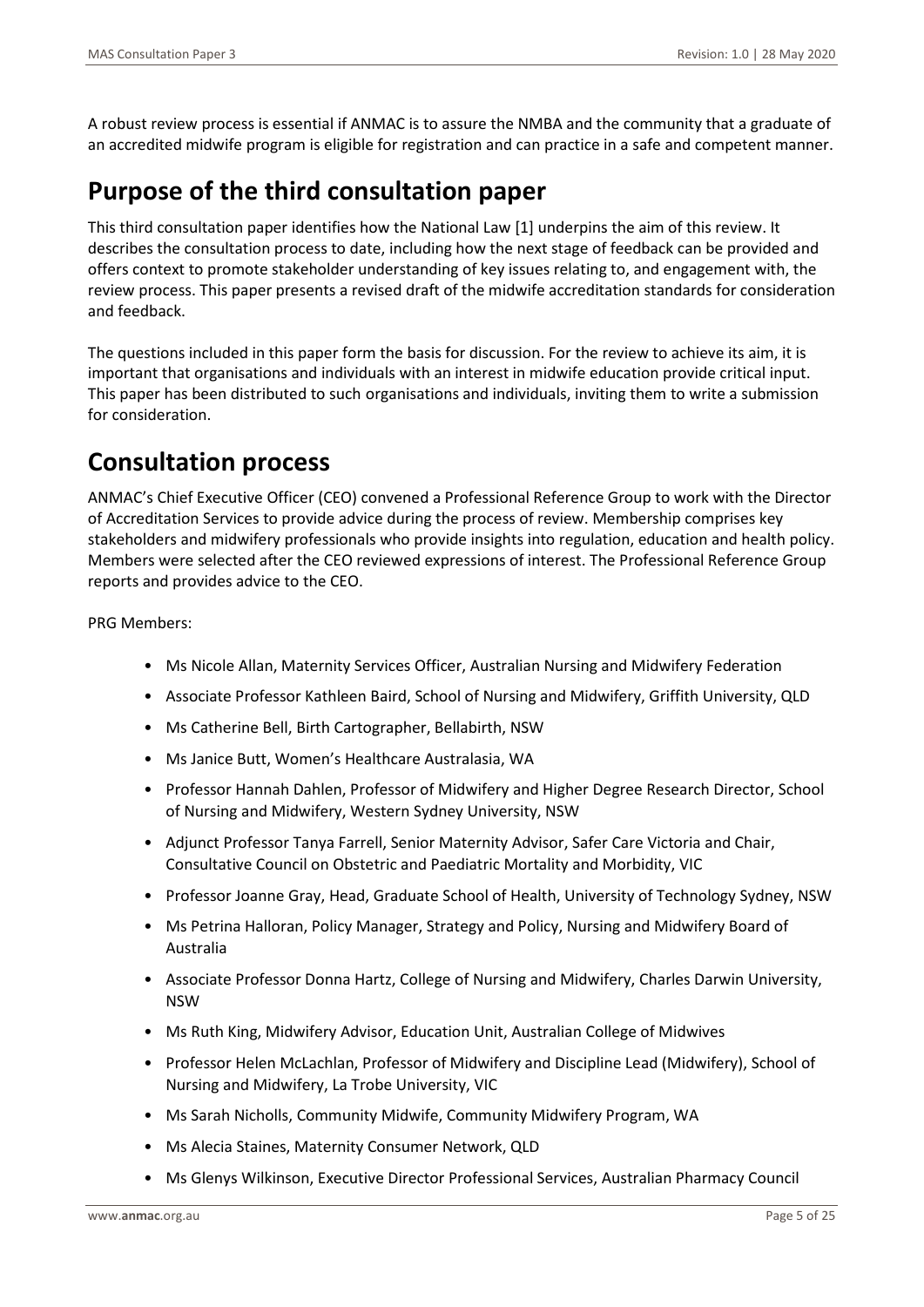- Professor Moira Williamson, Dean, School of Nursing, Midwifery & Social Sciences, Central Queensland University, QLD
- Dr Margaret Gatling, Director Accreditation Services, Australian Nursing and Midwifery Accreditation Council
- Mrs Bridget Roache, Associate Director, Australian Nursing and Midwifery Accreditation Council

## **How stakeholders can participate**

In Stage 3 of the consultation, stakeholders can provide feedback by preparing a written submission. Written submissions must include the stakeholder's name and contact details (phone number, email address). They can be emailed to ANMAC: standardsreview@anmac.org.au Or posted to: Standards Review Australian Nursing and Midwifery Accreditation Council GPO Box 400 Canberra City ACT 2601

In the interest of transparency, all written submissions will be published on ANMAC's website, unless the stakeholder has asked for their submission to remain confidential. All written submissions should include the written submission form to provide publication permission.

ANMAC will publish written submissions on its website.

### **WRITTEN SUBMISSIONS ARE REQUESTED BY THE CLOSE OF BUSINESS ON 13 AUGUST 2020**

ANMAC's website will be updated to reflect each review stage. ANMAC expects to release the revised Standards in towards the end of 2020, subject to NMBA approval.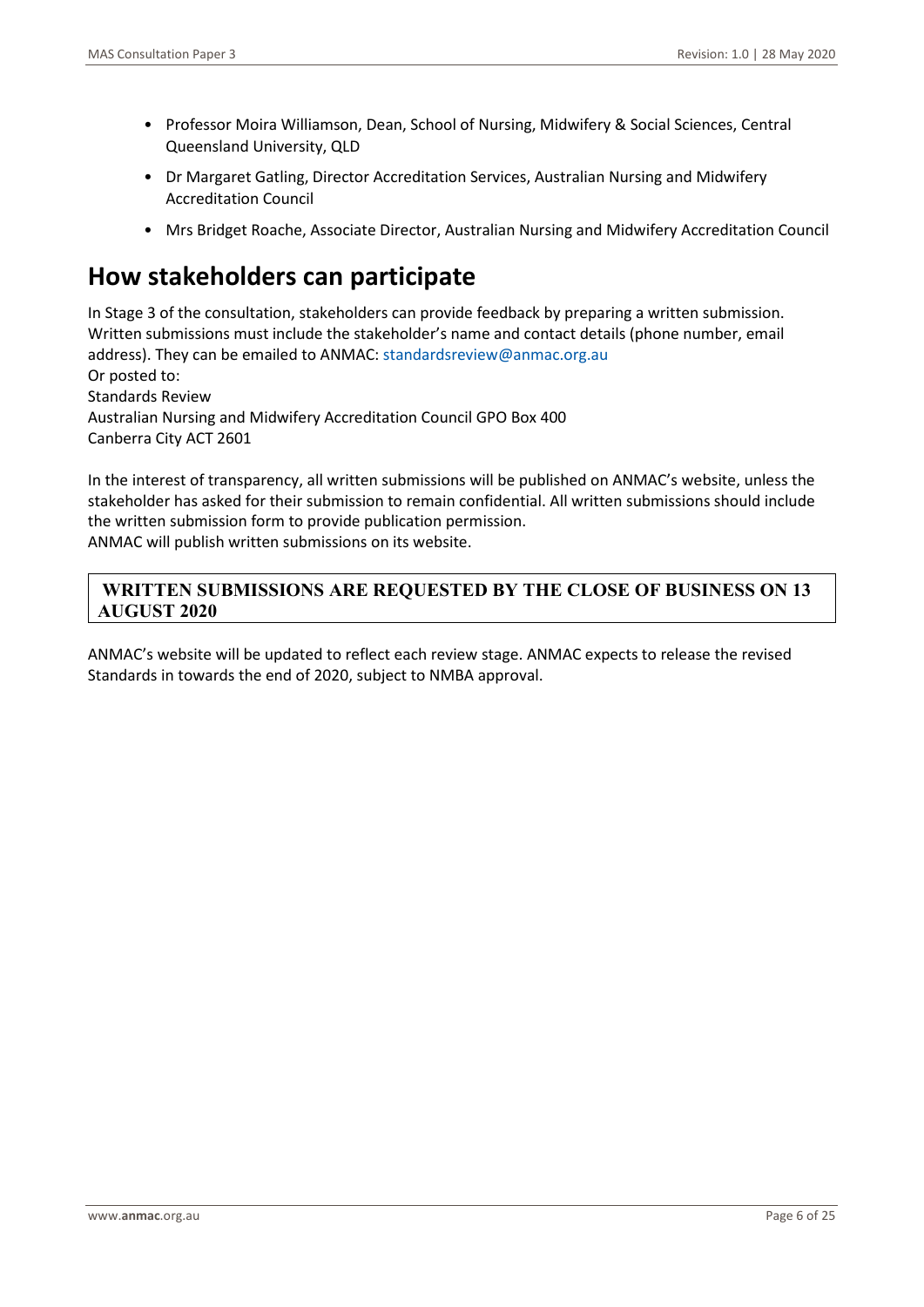# **Background**

## **Consultation paper 2**

A total of 254 stakeholders responded to the online survey and/or provided written responses to Consultation Paper 2. Online survey respondents (n=229) reflected a range of stakeholders including consumers, students of midwifery, early career midwives, midwives, midwife academics, national organisations, program providers and health service providers (Table 1, Appendix A). Written submissions (n=25) were received from a diverse range of stakeholders including program providers, regulators, health service providers, a peak body, quality and safety bodies, professional organisations, a union/professional organisation, a special interest group, a midwife and a consumer (Table 2, Appendix A).

All states and territories were represented in the feedback with stakeholders from metropolitan, regional and remote areas all responding to the questions raised in the online survey (Table 3, Appendix A). Written submissions to the consultation paper represented a range of stakeholders and stakeholder organisations located in states and territories across Australia. A full summary of the feedback to Consultation Paper 2 can be found on the ANMAC website.

#### **Limitations**

When assessing the contribution of stakeholders, the responses from national organisations, program providers and health service providers represent the feedback from large numbers of stakeholders and so the number of responses to individual questions is not a true reflection of the weight of stakeholder opinion. Additionally, not all participants (individual or organisational) answered every question so the number of responses to each question varies.

This paper presents feedback received from stakeholders on selected issues covered in Consultation Paper 2. Items 1 and 2 are for noting. Consultation is sought on Item 3.

#### 1. **Continuity of care experiences (CoCE) - requirement to be present at a majority of labour and births**

A total of 231 participants (individual & organisational) provided feedback to this question. One hundred and fifty-nine responses (69%) indicated agreement with continuing to require students to "attend the labour and birth for the majority of women" with whom they engage in a CoCE. Sixty-eight responses (29%) disagreed. They were in favour of attendance at the labour and birth "where possible." Four responses (2%) were unsure which option was the most useful for student learning.

Responses in favour of attendance at the majority of labour and births considered that students were enabled to experience full involvement in the CoCE, which embodied 'woman-centred' care, the philosophical underpinning of midwifery practice. Responses supporting attendance "where possible" cited difficulties experienced by students including not being notified the woman was in labour, having to travel long distances to be with the woman, compulsory attendance at lectures/tutorials and unable to be released from a rostered practice commitment.

Following discussion at the PRG and careful review of the feedback, the requirement for students to attend the labour and birth for the majority of women with whom they engage in a CoCE will continue.

This standard will therefore remain unchanged and this is reflected in the draft standards below.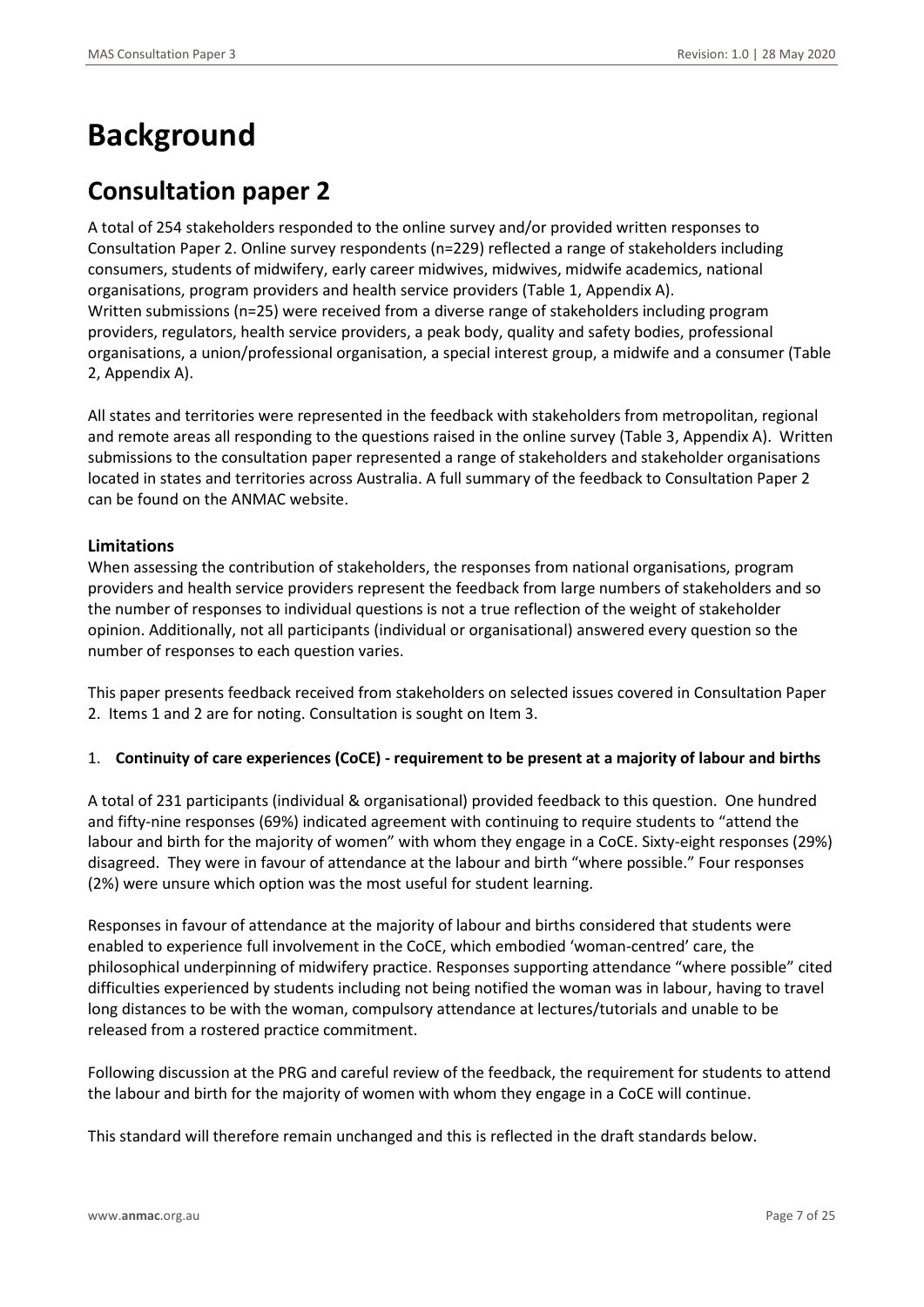#### 2. **Act as the primary birth attendant for 30 women experiencing a spontaneous vaginal birth**.

A total of 212 participants (Individual & organisational) responded to this question in Consultation Paper 2. One hundred and fifty-seven responses (74%) agreed that the number of spontaneous vaginal births for whom the student is the primary birth attendant should remain at 30 women. Forty-eight responses (23%) recommended a reduction in the requirements (ranging from 10 to 20) and seven responses (3%) indicated they were unsure regarding a change.

Responses supporting the requirement remaining at 30 births considered that students were enabled to gain substantial experience in supporting women experiencing physiological birth. They argued this experience supported graduates' transition to practice. Responses supporting a reduction in the numbers argued that fewer numbers of women birthing spontaneously impacted on successfully achieving the requirement, promoting fragmented care where the student is 'called in for a catch' in order to achieve the required numbers.

Following discussion at the PRG and careful review of the feedback, the requirement for students to act as the primary birth attendant for 30 women will continue.

This standard will therefore remain unchanged and this is reflected in the draft standards below.

#### **3. Does the educational preparation for prescribing as outlined in the draft standards provide graduates with the knowledge and skills to safely prescribe?**

A small majority of responses (55%) to Consultation Paper 2 were in favour of including education for prescribing in entry-to-practice midwifery programs. Overall, 247 participants (individual & organisational) responded to this question. One hundred and thirty-six responses (55%) were in favour of including education for prescribing while 71 responses (29%) were against. The remaining 40 responses (16%) were uncertain. There were differences between the responses of participants who completed the online survey (n=222) and those who submitted a written response to this question (n=25) with 56% of online survey responses in favour of including education for prescribing in the Standards compared to equal numbers in favour and against its inclusion in the written submissions.

Responses in agreement with adding education for prescribing highlighted the benefits to the profession including support for the full scope of midwifery practice, improved quality of care for women and families and faster safer access to medications especially in rural and remote communities. They also highlighted that including the educational preparation for prescribing in entry-to-practice programs would promote more effective use of the midwifery workforce.

Responses disagreeing with adding education for prescribing considered that prescribing was an advanced skill that should be undertaken as a postgraduate qualification while others argued the inclusion of this content would necessitate increasing the duration of the entry-to-practice program. Responses indicating uncertainty about the inclusion focussed on how to manage the 'what' and 'how' issues – what content and how to incorporate the required knowledge and skills within current midwifery curricula.

Some participants sought further clarification on how graduates would meet the requirements in the NMBA Registration Standard Endorsement for scheduled medicines for midwives (Registration Standard). ANMAC requested advice from the NMBA with respect to these transitional issues to inform the development of this paper. This advice is set out in the following paragraphs.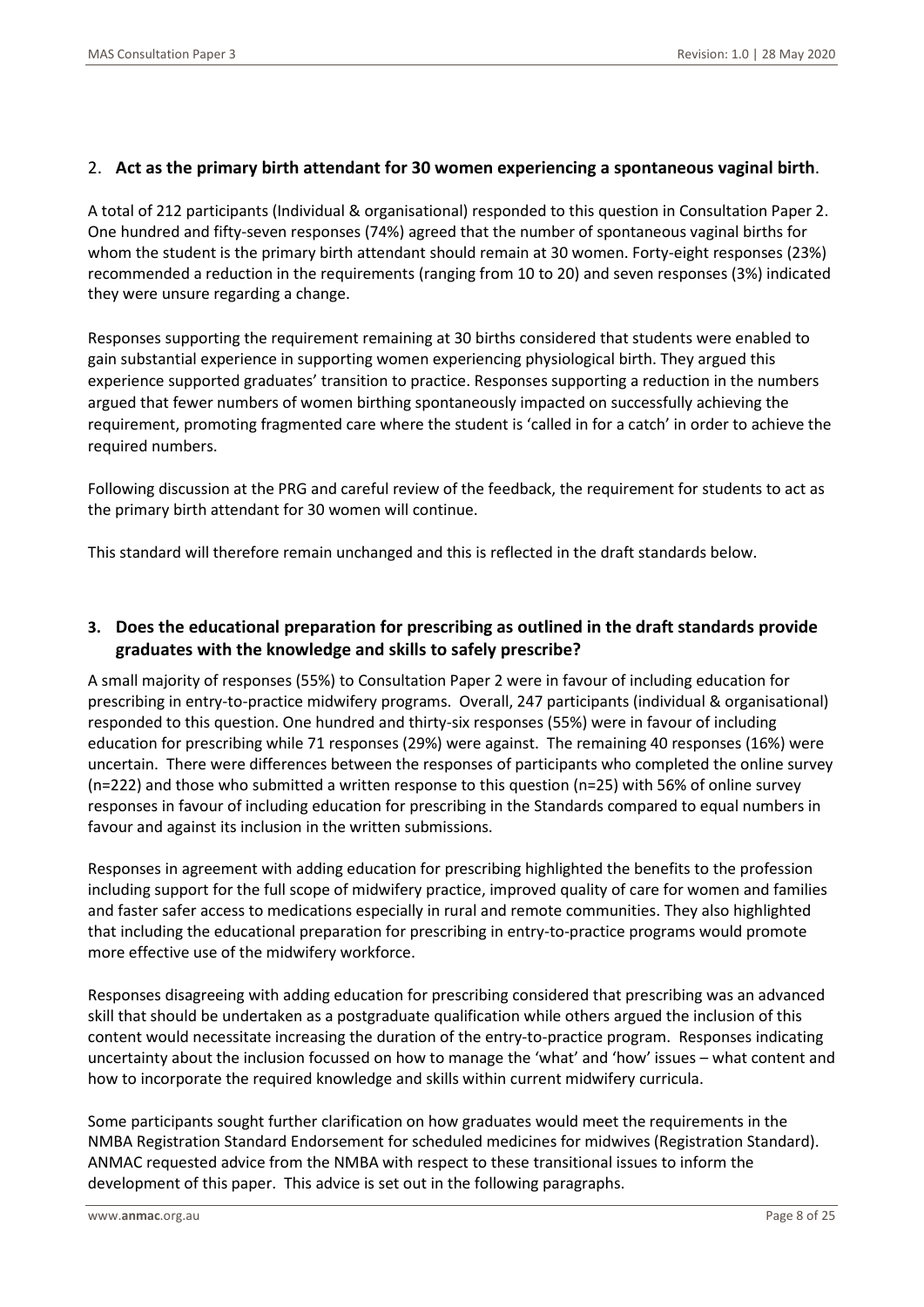The Registration Standard has been in place since 2010 and was reviewed throughout 2014 and 2015 and the current version commenced on 1 January 2017. A midwife who has met the requirements of the endorsement is qualified to prescribe schedule 2, 3, 4 and 8 medicines and to provide associated services required for midwifery practice in accordance with relevant state and territory legislation. There are currently 600 midwives with the endorsement (Table 4). As at March 2020 there were 6,103 midwives registered with the NMBA and a further 26,929 practitioners registered as both a Midwife and nurse (Enrolled nurse and/or Registered nurse).

Table 4 – Midwives with the Scheduled Medicines per state and territory (31 March 2020)

| Midwife |                     | AC | <b>NSW</b> | ∣NT | <b>QLD</b> | <b>SA</b> | <b>TAS</b> | <b>VIC</b> | <b>WA</b> | No<br>PPP^ | Total |
|---------|---------------------|----|------------|-----|------------|-----------|------------|------------|-----------|------------|-------|
|         | Scheduled Medicines |    | 93         |     | 211        | 49        | 14         | 114        | 103       |            | 600   |

#### ^ PPP – Principle place of practice

To meet the requirements of the current Registration Standard a midwife must:

- be registered as a midwife with no conditions or undertakings relating to unsatisfactory professional performance or unprofessional conduct
- practised as a midwife for the equivalent of three years' full-time clinical practice (5,000 hours) in the past six years, and
- successfully completed an NMBA-approved program for the endorsement or equivalent.

The proposal being consulted on in the revised Draft Standards is to introduce prescribing education into entry-to-practice programs of study. This would mean that the **education requirements** of the current Registration Standard **could** be met within an entry-to-practice program. Before a midwife could be endorsed, they would still need to meet the other requirements, as currently set (see above), in the Registration Standard.

The current *Programs Leading to Endorsement for Scheduled Medicines for Midwives Accreditation Standards 2015* [4] would provide the foundation for the requirements the entry-to-practice program would need to meet. These standards would continue in parallel with the requirements in the proposed revised Draft Standards. The accreditation standards [4], are based heavily on the requirements as set out in the *Health Professionals Prescribing Pathway* (HPPP) [5], which is a nationally consistent approach to the prescribing of medicines by health professionals and the *NPS Prescribing Competencies Framework* [6] which describes the competencies required by health professionals to prescribe medicines appropriately, safely and effectively in the Australian context.

Both the NMBA and ANMAC are cognisant that some of the double degrees or post-graduate programs may not be able to include these additional requirements within the current program format and timing. The NMBA and ANMAC would be keen for feedback on alternative methods of offering in order to meet the proposed changes in the revised Draft Standards.

NMBA and ANMAC will work with all stakeholders in the next step in the transition of midwife prescribing. The NMBA acknowledges that it will also need to review the Registration Standard in the future and that it will need to work with all key stakeholders in this transition process.

The foundation for this proposal is the need to ensure that midwives are educated to work, on graduation, to the full scope of midwifery practice which was a consistent theme in the responses to Consultation Papers 1 and 2. The benefits of midwife prescribing described in the literature are significant and include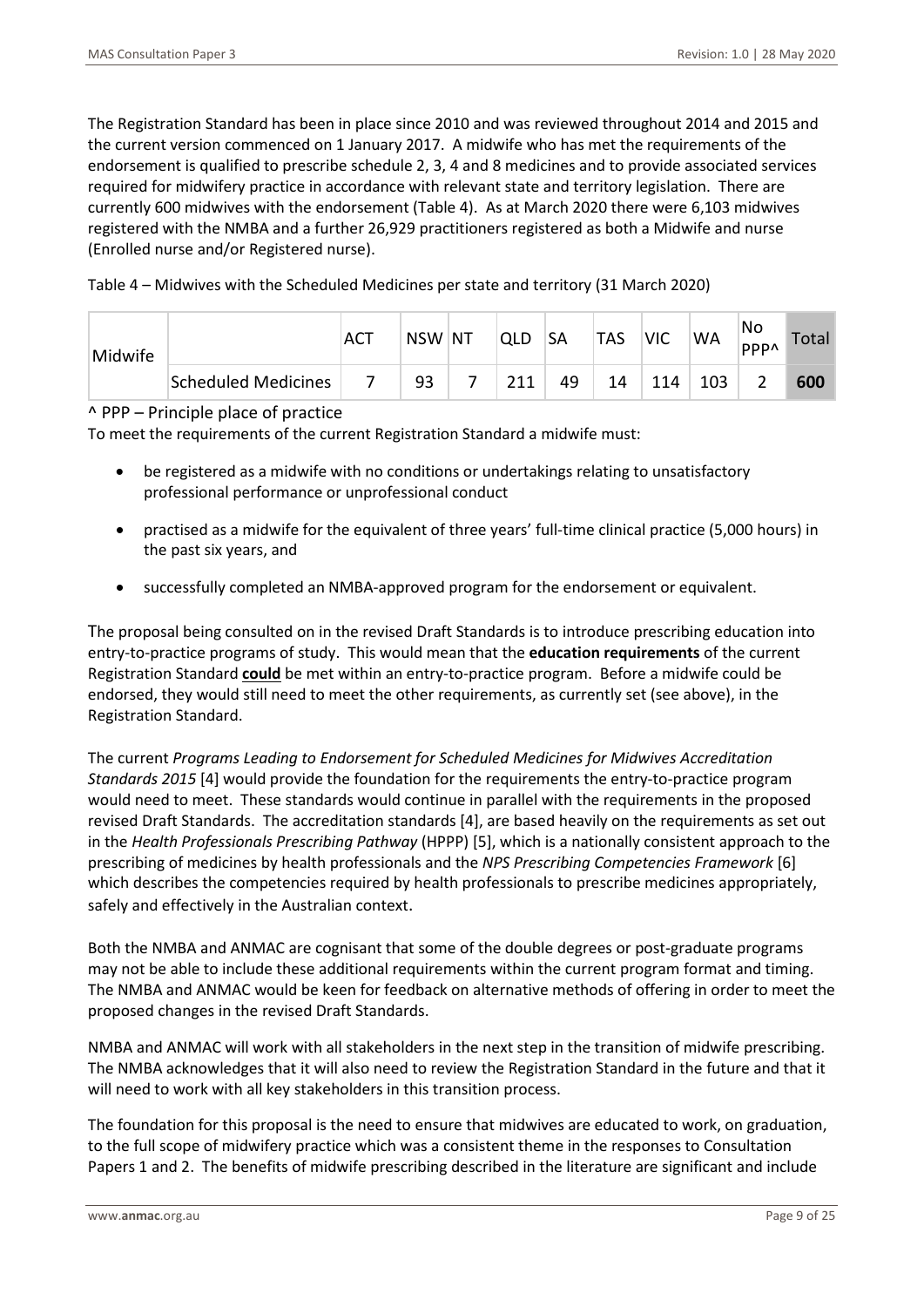support for the full scope of midwifery practice, improved quality of care for women and families, better access to medications especially in rural and remote communities, and more effective use of the midwifery workforce [7–9]. This revision of the Standards provides an opportunity to include education for prescribing in entry-to-practice midwifery programs.

ANMAC is seeking feedback on whether or not the educational preparation for prescribing as outlined in the draft standards provides graduates with the knowledge and skills to safely prescribe.

| <b>QUESTION 1</b>                                                                                      |  |
|--------------------------------------------------------------------------------------------------------|--|
| The educational preparation for prescribing outlined in the draft accreditation standards will prepare |  |
| graduates to safely prescribe scheduled medicines within the scope of midwifery practice.              |  |
| Please indicate your agreement/disagreement with this statement using the following options.           |  |
| <b>Yes</b>                                                                                             |  |
| No                                                                                                     |  |
| Unsure/other                                                                                           |  |
| Where possible please provide a rationale to support your response.                                    |  |
|                                                                                                        |  |

## **Draft Accreditation Standards**

Table 5 presents a revised draft of the Midwife Accreditation Standards. The Standards aim to support innovation while ensuring programs reflect core midwifery knowledge and skills and enable graduates to meet the NMBA Midwife standards for practice.

In revising the document, the feedback received in the consultation process to date was considered. Modifications have been made and some content, identified as better placed in the Essential Evidence document has been removed in preparation for inclusion in the guide. The column Essential Evidence outlines content related to Safety of the public and the NPS competencies as they are new additions to the standards. The NPS competencies have been added for your information and consideration in relation to educational preparation for prescribing.

The Essential Evidence document is designed to assist education providers in the submission of documentation to meet the Standards and will be developed in conjunction with stakeholders towards the end of this review.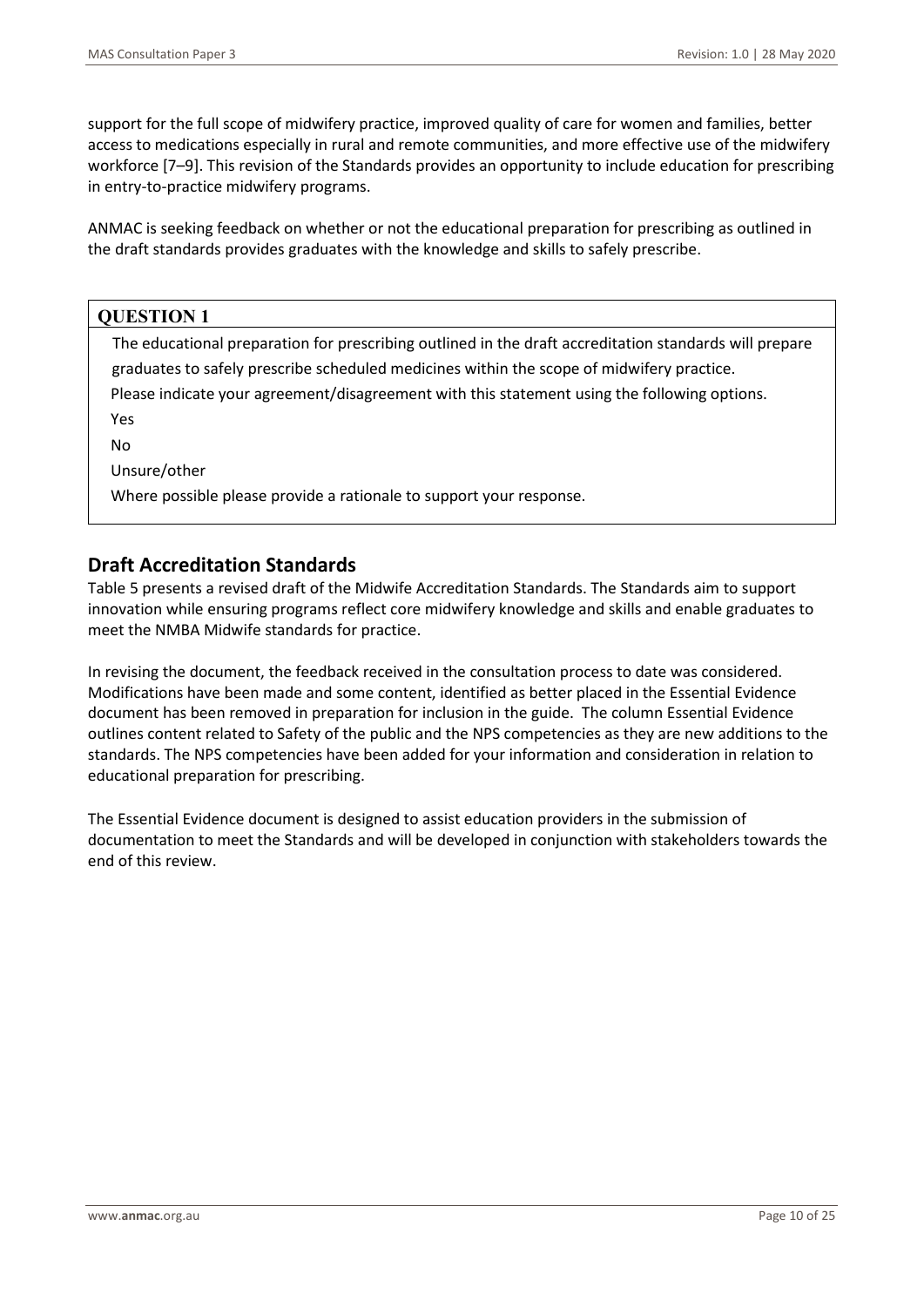| <b>Proposed Midwife Accreditation Standards</b>                                                                                                                                                                                                                                                                                | Essential Evidence (NB not all essential evidence has been described. Only evidence<br>pertaining to safety of the public and prescribing as they are new additions to the<br>standards) |
|--------------------------------------------------------------------------------------------------------------------------------------------------------------------------------------------------------------------------------------------------------------------------------------------------------------------------------|------------------------------------------------------------------------------------------------------------------------------------------------------------------------------------------|
| An essential evidence document accompanies the Midwife Accreditation Standards. This<br>document is integral to the standards and a submission against these standards is not<br>complete without providing the essential evidence. Additional evidence may be provided<br>or requested.                                       |                                                                                                                                                                                          |
| <b>Standard 1: Safety of the public</b>                                                                                                                                                                                                                                                                                        |                                                                                                                                                                                          |
| 1.1 The program's guiding principle is safety of the public.                                                                                                                                                                                                                                                                   | The Essential Evidence will require mapping of current National Safety and Quality<br><b>Health Services Standards</b>                                                                   |
| 1.2 The program is delivered in Australia <sup>1</sup> to prepare graduates for safe and ethical<br>practice.                                                                                                                                                                                                                  |                                                                                                                                                                                          |
| 1.3 The program's admission requirements are fair, equitable and transparent. Before<br>making an offer for enrolment, education providers inform applicants of the<br>requirements:                                                                                                                                           |                                                                                                                                                                                          |
| a. to meet the program's inherent requirements                                                                                                                                                                                                                                                                                 |                                                                                                                                                                                          |
| b. to demonstrate English language proficiency either through providing a<br>declaration that English is their primary language or achievement of minimum<br>English language test results as specified in the Nursing and Midwifery Board of<br>Australia's (NMBA) English language skills registration standard <sup>2</sup> |                                                                                                                                                                                          |
| to meet the requirements for placement in midwifery practice settings<br>c.                                                                                                                                                                                                                                                    |                                                                                                                                                                                          |
| d. for registration with the NMBA on completion of the program                                                                                                                                                                                                                                                                 |                                                                                                                                                                                          |
| 1.4 The education provider ensures that midwifery settings in which students undertake<br>midwifery practice experience (MPE) have:                                                                                                                                                                                            |                                                                                                                                                                                          |
| a. evidence-based quality and safety policies and processes that meet relevant<br>jurisdictional requirements and standards                                                                                                                                                                                                    |                                                                                                                                                                                          |

#### <span id="page-10-1"></span><span id="page-10-0"></span>**Table 5 Draft Midwife Accreditation Standards**

<sup>1</sup> Except as it relates to criteria 3.1.

<sup>2</sup> Registration standard: English language skills. Nursing and Midwifery Board of Australia, 2019. Available from: https://www.nursingmidwiferyboard.gov.au/Registration-Standards/English-language-skills.aspx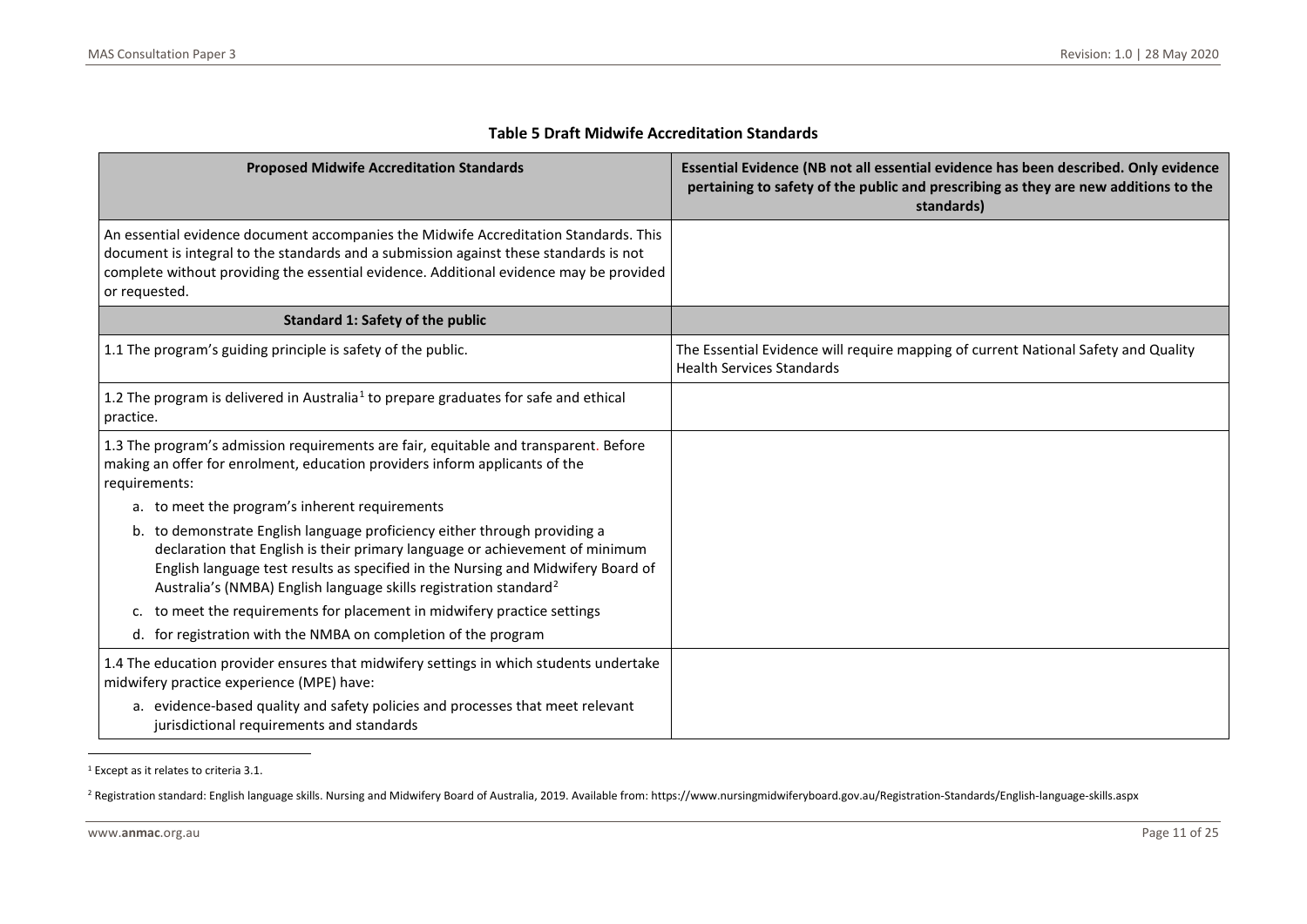<span id="page-11-1"></span><span id="page-11-0"></span>

| b. midwives who are prepared for the supervisory role and are able to supervise<br>and assess students during all MPE                                                                                                                                                                                                                  |  |
|----------------------------------------------------------------------------------------------------------------------------------------------------------------------------------------------------------------------------------------------------------------------------------------------------------------------------------------|--|
| c. relevant registered health practitioners available for collaborative teaching and<br>learning opportunities in interprofessional settings.                                                                                                                                                                                          |  |
| 1.5 Students are registered with the NMBA before their first MPE.                                                                                                                                                                                                                                                                      |  |
| 1.6 The education provider has processes in place to manage students with identified<br>impairments <sup>3</sup> that, in the course of MPE, may place the public at risk. These processes<br>include procedures for mandatory reporting <sup>4</sup> where required.                                                                  |  |
| 1.7 The program's progression policies and rules ensure that only those students who<br>have demonstrated the requisite knowledge and skills required for safe practice are<br>eligible for MPE.                                                                                                                                       |  |
| <b>Standard 2: Governance</b>                                                                                                                                                                                                                                                                                                          |  |
| 2.1 The academic governance arrangements for the program of study include current<br>registration by the Tertiary Education Quality and Standards Agency as an Australian<br>university or other higher education provider.                                                                                                            |  |
| 2.2 The education provider conducting the program has a governance structure that<br>ensures the head of discipline is a midwife registered with the NMBA, with no<br>conditions or undertakings on their registration relating to performance or conduct and<br>holds a relevant post-graduate qualification. The head of discipline: |  |
| a. is appointed at a senior level and can demonstrate active, strong links to<br>contemporary practice                                                                                                                                                                                                                                 |  |
| has responsibility for academic oversight of the program<br>b.                                                                                                                                                                                                                                                                         |  |
| promotes high-quality teaching and learning experiences for students to enable<br>c.                                                                                                                                                                                                                                                   |  |
| graduate competence                                                                                                                                                                                                                                                                                                                    |  |

<sup>3</sup> Definition available from: https://www.ahpra.gov.au/Registration/Graduate-Applications-for-Registration-FAQs/Registration-Standards-FAQs.aspx#impairment

<sup>4</sup> Australian Health Practitioner Regulation Agency. Guidelines for Mandatory Notifications. Available from: https://www.nursingmidwiferyboard.gov.au/Codes-Guidelines-Statements/Codes-Guidelines/Guidelines-formandatory-notifications.aspx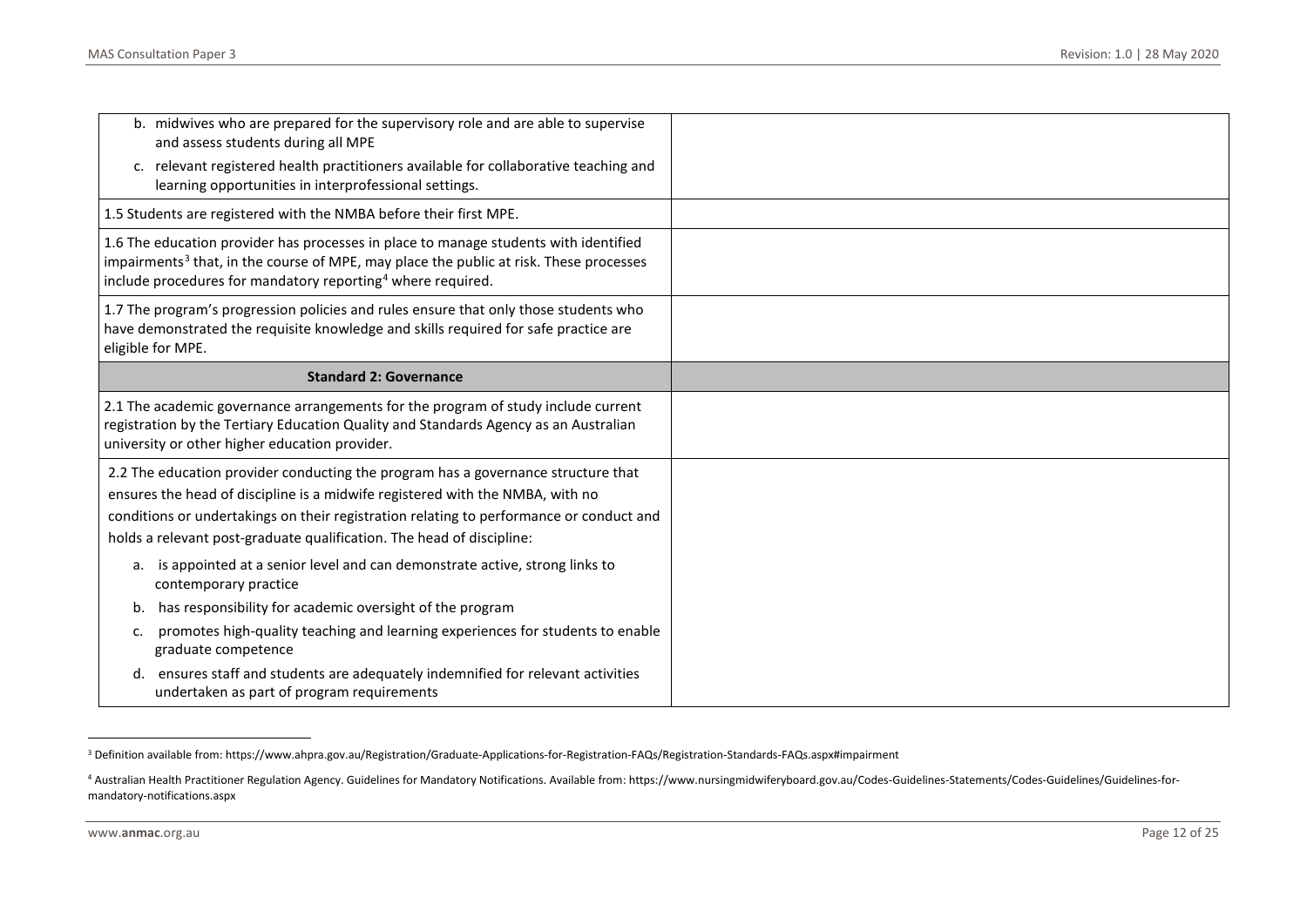| 2.3 The education provider undertakes consultation into the design and ongoing<br>management of the program from external representatives of the midwifery profession,<br>Aboriginal and/or Torres Strait Islander peoples, consumers, students, carers and other<br>relevant stakeholders.                                                                                                                                                 |  |
|---------------------------------------------------------------------------------------------------------------------------------------------------------------------------------------------------------------------------------------------------------------------------------------------------------------------------------------------------------------------------------------------------------------------------------------------|--|
| 2.4 All entry pathways for which students receive block credit or advanced standing<br>(other than on an individual basis) are identified, approved by ANMAC and allow<br>graduates to meet the NMBA Midwife standards for practice.                                                                                                                                                                                                        |  |
| 2.5 The program's quality improvement mechanisms incorporate evaluation information<br>from a variety of sources and address:<br>a. risk assessment of student learning environments<br>b. student evaluations<br>internal and external academic and health professional evaluations<br>c.<br>d. evidence-based developments in:<br>i. midwifery professional education<br>ii. health professional education<br>iii. health and health care |  |
| <b>Standard 3: Program of study</b>                                                                                                                                                                                                                                                                                                                                                                                                         |  |
| 3.1 The program of study is undertaken in Australia. Where there is an offshore<br>component, the program must:<br>a. be no more than one-fifth of the full program completed offshore<br>b. demonstrate equivalence of learning outcomes<br>3.2 The program of study is delivered at an Australian Qualifications Framework level 7<br>or above for the award of a Bachelor Degree as a minimum.                                           |  |
|                                                                                                                                                                                                                                                                                                                                                                                                                                             |  |
| 3.3 The curriculum document articulates<br>a. a woman-centred philosophy<br>b. an educational philosophy<br>c. practical implementation of both within the program of study.                                                                                                                                                                                                                                                                |  |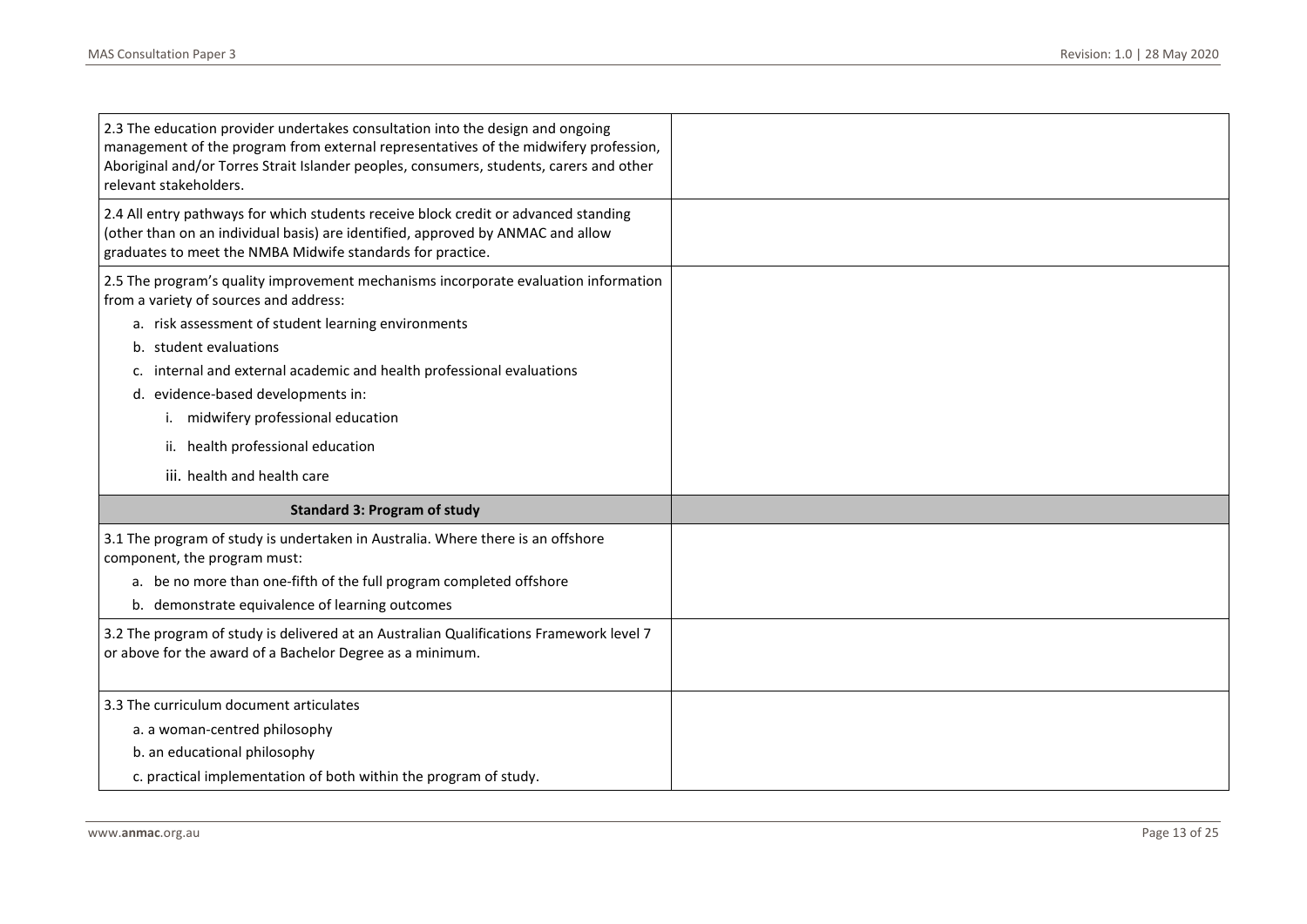| 3.4 Teaching and learning articulates contemporary midwifery, prescribing and health<br>and education practice, and responds to emerging trends based on research, technology<br>and other forms of evidence.                                                                                                                                                                                                                                                                                                                                                                                                                                                                                                                                                                                                                                                                                                                          |                                                                                                                                                                                                                                                                                                                                                                                                                                                                                                                                                                                                                                                                                                                                                                                                                                                                                                                                                                                                                                                       |
|----------------------------------------------------------------------------------------------------------------------------------------------------------------------------------------------------------------------------------------------------------------------------------------------------------------------------------------------------------------------------------------------------------------------------------------------------------------------------------------------------------------------------------------------------------------------------------------------------------------------------------------------------------------------------------------------------------------------------------------------------------------------------------------------------------------------------------------------------------------------------------------------------------------------------------------|-------------------------------------------------------------------------------------------------------------------------------------------------------------------------------------------------------------------------------------------------------------------------------------------------------------------------------------------------------------------------------------------------------------------------------------------------------------------------------------------------------------------------------------------------------------------------------------------------------------------------------------------------------------------------------------------------------------------------------------------------------------------------------------------------------------------------------------------------------------------------------------------------------------------------------------------------------------------------------------------------------------------------------------------------------|
| 3.5 The program's content and subject learning outcomes ensure:<br>a. achievement of the NMBA Midwife standards for practice<br>b. achievement of competencies for the midwifery context described in the NPS:<br><b>National Prescribing Competency Framework</b><br>recognition of regional, national and global health priorities<br>c.<br>d. recognition of safety and quality standards as they relate to healthcare<br>digital health and emerging technologies<br>e.<br>integrated knowledge of care across the childbearing continuum within the scope<br>f.<br>of midwifery practice including:<br>i. social and emotional wellbeing of women<br>ii. complex family health, domestic and family violence, still birth,<br>bereavement care<br>iii. perinatal mental health<br>understanding self-care, mitigating personal risk and resilience<br>g.<br>h. equivalence in all delivery modes in which the program is offered. | Essential Evidence document will outline requirements to meet 3.5b:<br>The program's content and subject learning outcomes incorporate the competencies<br>in the NPS: National Prescribing Competency Framework in the midwifery context<br>• links between subject objectives, learning outcomes, learning assessments and the<br>NPS: National Prescribing Competency Framework in the midwifery context<br>• knowledge and skills in pharmacotherapeutics and quality use of medicines.<br>• student knowledge and skills in the supply, administration and prescribing of<br>medicines<br>• comprehensive understanding of the relevant State and Territory Drugs and Poisons<br>legislation and Pharmaceutical Benefits Scheme requirements including:<br>• professional relationships and referral, including establishing collaborative<br>arrangements with General Practitioners and Obstetricians and/or health<br>services<br>• comprehensive understanding of the Medical Benefits Schedule and<br><b>Pharmaceutical Benefits Scheme</b> |
| 3.6 The program's content and subject learning outcomes integrate interprofessional<br>and intra-professional learning and practice.<br>3.7 The program's content and subject learning outcomes embed principles of diversity,                                                                                                                                                                                                                                                                                                                                                                                                                                                                                                                                                                                                                                                                                                         |                                                                                                                                                                                                                                                                                                                                                                                                                                                                                                                                                                                                                                                                                                                                                                                                                                                                                                                                                                                                                                                       |
| culture, inclusion and cultural safety for all people.<br>3.8 The program's content and subject learning outcomes support the development of<br>research skills that include searching and reviewing research and other evidence for<br>translation into practice.<br>3.9 The program's content and subject learning outcomes embed principles of diversity,<br>culture, inclusion and cultural safety for all people                                                                                                                                                                                                                                                                                                                                                                                                                                                                                                                  |                                                                                                                                                                                                                                                                                                                                                                                                                                                                                                                                                                                                                                                                                                                                                                                                                                                                                                                                                                                                                                                       |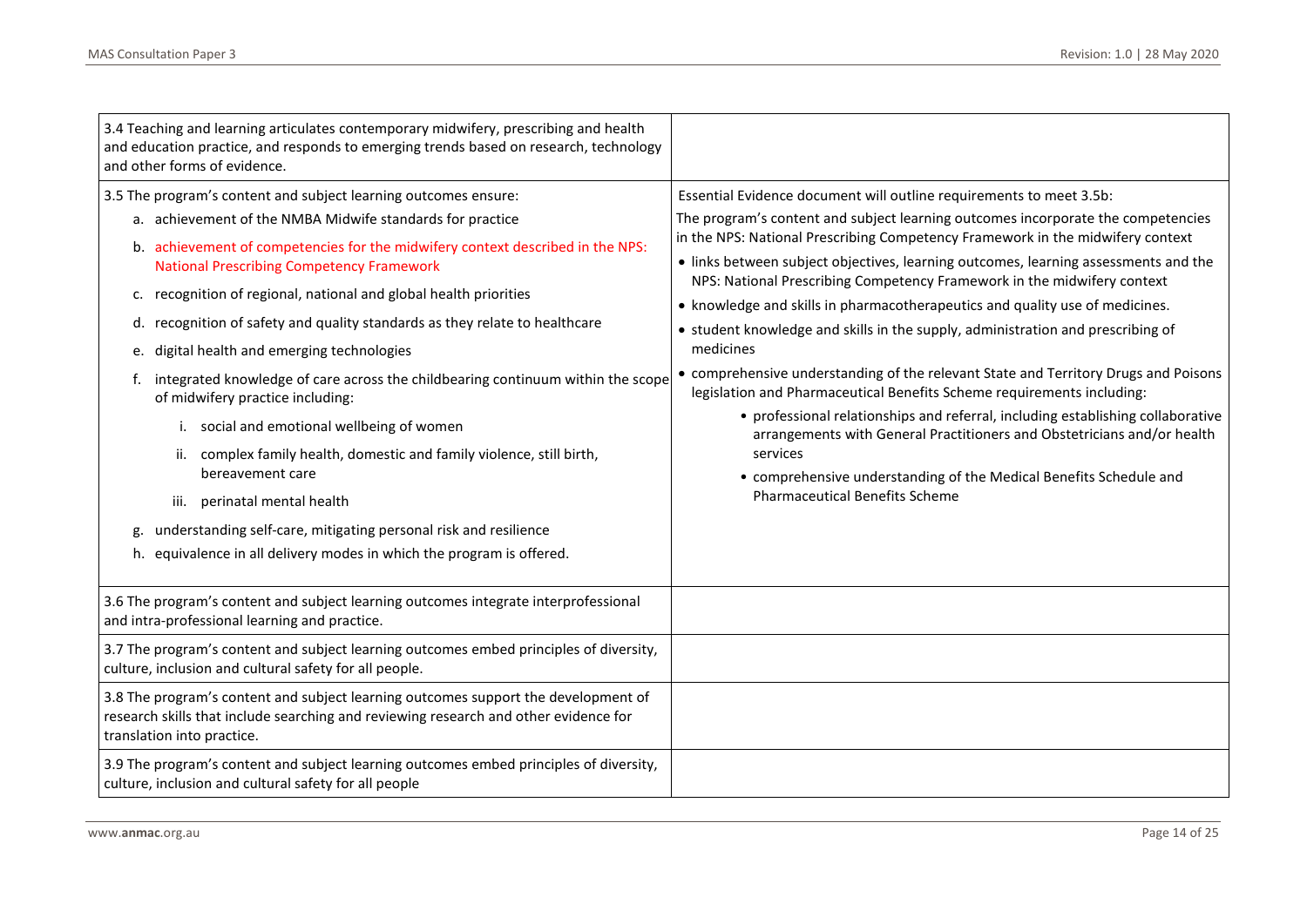<span id="page-14-0"></span>

|    | a. consumer perspectives of maternity care and the woman's right to make choices                                                                                      |  |
|----|-----------------------------------------------------------------------------------------------------------------------------------------------------------------------|--|
| b. | consumer advocacy, diversity of women's choices and self-determination                                                                                                |  |
| c. | evidenced-based information provided by the midwife relating to safety and                                                                                            |  |
|    | care alternatives to support the woman's informed choice.                                                                                                             |  |
|    | 3.10 The program includes:                                                                                                                                            |  |
|    | a. midwifery theory specific to Aboriginal and Torres Strait Islander peoples'                                                                                        |  |
|    | history, culture and health taught from an Indigenous perspective as a                                                                                                |  |
|    | mandatory subject of study and based on the Nursing and Midwifery Aboriginal                                                                                          |  |
|    | and Torres Strait Islander Health Curriculum Framework <sup>5</sup>                                                                                                   |  |
|    | b. midwifery practice specific to Aboriginal and Torres Strait Islander peoples<br>embedded throughout the program.                                                   |  |
|    |                                                                                                                                                                       |  |
|    | 3.11 The program includes:                                                                                                                                            |  |
|    | a. a variety of settings, relevant to the curriculum, exclusive of simulation and not<br>exceeding one-fifth of the MPE requirements being achieved outside Australia |  |
|    | b. MPE as soon as practically possible, early in the program to facilitate engagement<br>with the professional context of midwifery                                   |  |
| c. | MPE toward the end of the program conducted in Australia, to demonstrate<br>achievement of the NMBA Midwife standards for practice                                    |  |
|    | d. MPE is underpinned by contractual arrangements between education providers<br>and MPE providers.                                                                   |  |
|    | 3.12 The program includes:                                                                                                                                            |  |
|    | a. theory and practice that is integrated throughout the program                                                                                                      |  |
|    | b. inclusion of periods of MPE in the program, so students can complete the                                                                                           |  |
|    | following minimum, supervised requirements:                                                                                                                           |  |
|    | Continuity of care experiences (CoCE)                                                                                                                                 |  |
|    | Experience in woman-centred care as part of CoCE. The student is supported                                                                                            |  |
|    | to:                                                                                                                                                                   |  |

<sup>5</sup> Available from: https://www.linmen.org.au/project/nursing-and-midwifery-aboriginal-and-torres-strait-islander-health-curriculum-framework/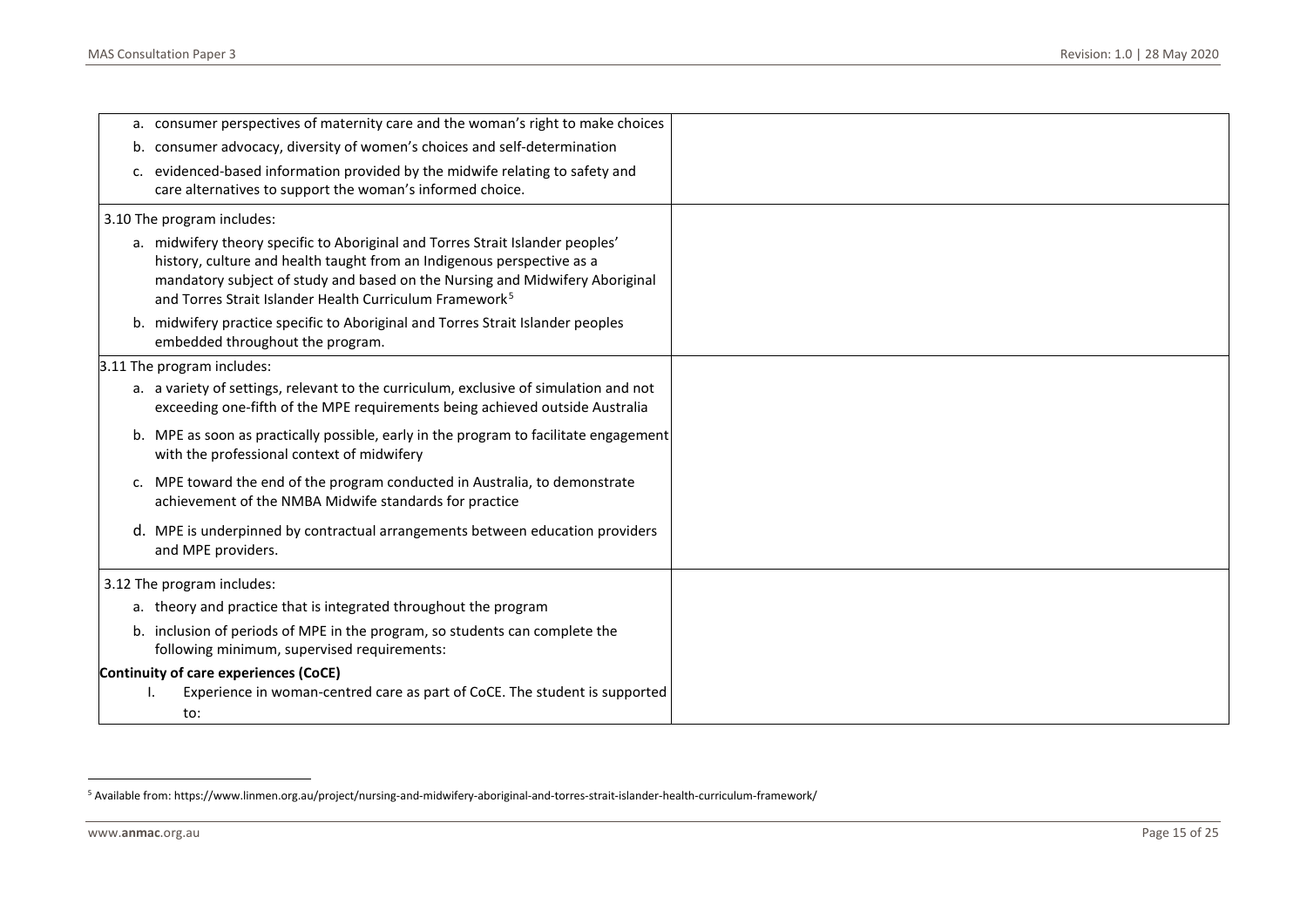<span id="page-15-1"></span><span id="page-15-0"></span>

|                              | i)   | establish, maintain, and conclude a professional relationship while                    |
|------------------------------|------|----------------------------------------------------------------------------------------|
|                              |      | experiencing continuity with individual women through pregnancy,                       |
|                              |      | labour and birth, and the postnatal period, regardless of model of care                |
|                              | ii)  | provide midwifery care within a professional practice setting and under                |
|                              |      | the supervision of a midwife-in collaborative practice arrangements                    |
|                              |      | supervision by other relevant registered practitioners (for example,                   |
|                              |      | medical officer qualified in obstetrics, child health nurse or                         |
|                              |      | physiotherapist) may be appropriate                                                    |
|                              | iii) | engage with a minimum of 10 women-engagement involves                                  |
|                              |      | attending four antenatal and two postnatal episodes of care and, for                   |
|                              |      | the majority of women, the labour and birth <sup>6</sup>                               |
|                              | iv)  | maintain a record of each engagement incorporating regular reflection                  |
|                              |      | and review by the education or health service provider.                                |
| Antenatal care               |      |                                                                                        |
| Ш.                           |      | Attendance at 100 antenatal episodes of care <sup>7</sup> . This may include women the |
|                              |      | student is following as part of their CoCE.                                            |
|                              |      |                                                                                        |
| <b>Labour and birth care</b> |      |                                                                                        |
| III.                         |      | Under the supervision of a midwife, act as the primary birth attendant for 30          |
|                              |      | women who experience a spontaneous vaginal birth, which may include                    |
|                              |      | women the student has engaged with as part of their continuity of care                 |
|                              |      | experiences. This also involves:                                                       |
|                              |      | providing direct and active care in the first stage of labour, where                   |
|                              |      | possible                                                                               |
|                              | ii.  | managing the third stage of labour, including the student providing                    |
|                              |      | care as appropriate if a manual removal of the placenta is required                    |
|                              | iii. | facilitating initial mother and baby interaction, including promotion of               |
|                              |      | skin-to-skin contact and breastfeeding in accordance with the mother's                 |
|                              |      | wishes or situation                                                                    |

<sup>6</sup> May be via telehealth

<sup>7</sup> May be via telehealth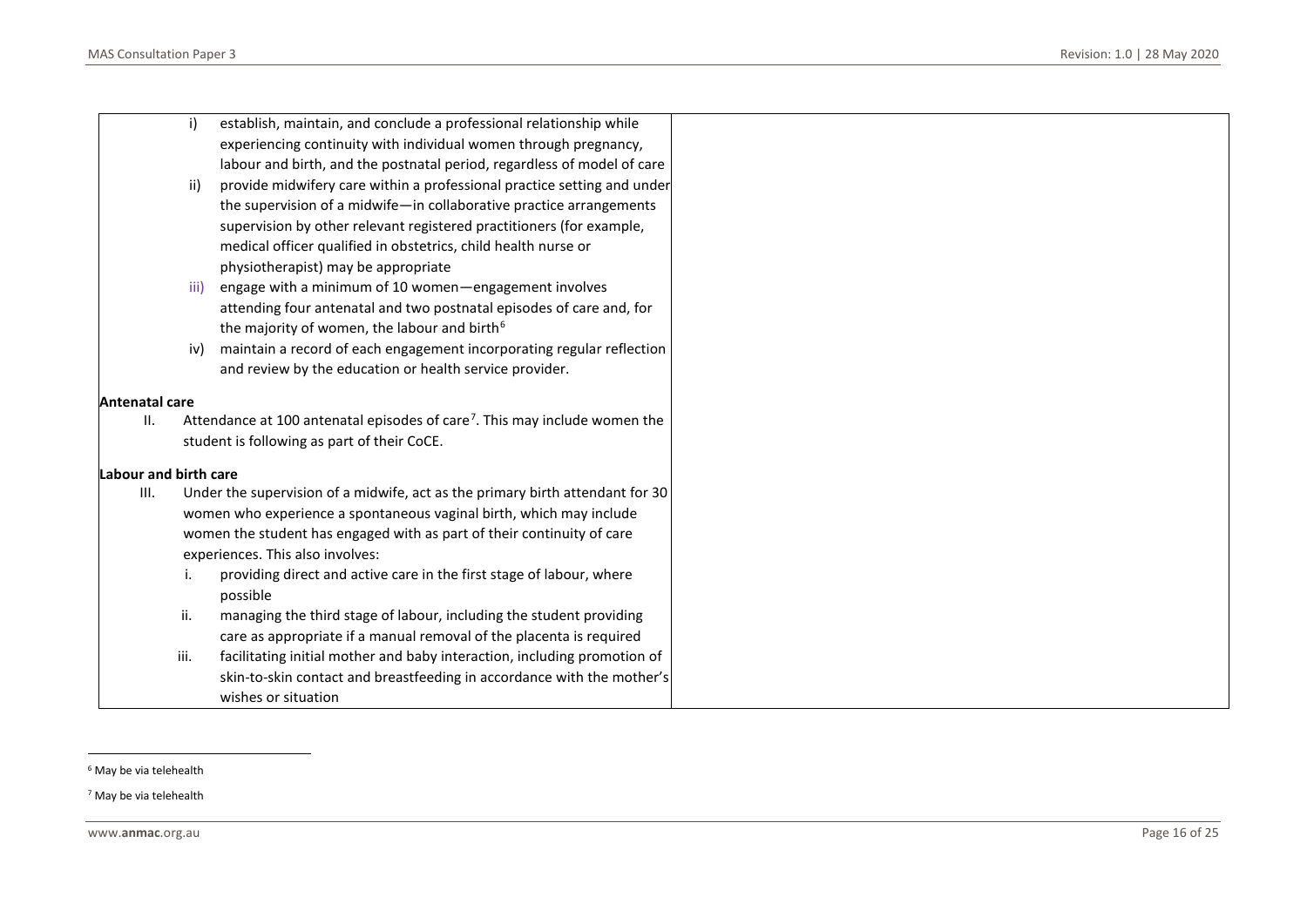<span id="page-16-0"></span>

|                       | iv.<br>assessment and monitoring of the mother's and baby's adaptation for<br>the first hour post-birth including, where appropriate, consultation,<br>referral, and clinical handover. |
|-----------------------|-----------------------------------------------------------------------------------------------------------------------------------------------------------------------------------------|
| IV.                   | Provide direct and active care to an additional 10 women throughout the                                                                                                                 |
|                       | first stage of labour and, where possible, during birth-regardless of mode.                                                                                                             |
| <b>Complex care</b>   |                                                                                                                                                                                         |
| V.                    | Experience in caring for 40 women with complex needs across pregnancy,                                                                                                                  |
|                       | labour, birth, or the postnatal period. This may include women the student                                                                                                              |
|                       | has engaged with as part of their CoCE.                                                                                                                                                 |
| <b>Postnatal care</b> |                                                                                                                                                                                         |
| VI.                   | Attendance at 100 postnatal episodes of care <sup>8</sup> with women and, where                                                                                                         |
|                       | possible, their babies. This may include women the student has engaged                                                                                                                  |
|                       | with as part of their CoCE.                                                                                                                                                             |
| VII.                  | Experiences in supporting women to feed their babies and in promoting                                                                                                                   |
|                       | breastfeeding in accordance with best-practice principles advocated by the                                                                                                              |
|                       | Baby Friendly Health Initiative.                                                                                                                                                        |
| VIII.                 | Experiences in women's health and sexual health.                                                                                                                                        |
| IX.                   | Experiences in assessing the mother and baby at four to six weeks                                                                                                                       |
|                       | postpartum in the practice setting where possible; otherwise by use of                                                                                                                  |
|                       | telehealth.                                                                                                                                                                             |
| <b>Neonatal care</b>  |                                                                                                                                                                                         |
| Χ.                    | Experience in undertaking 20 full examinations of a newborn infant.                                                                                                                     |
| XI.                   | Experiences in care of the neonate with special care needs.                                                                                                                             |
|                       | <b>Prescribing and diagnostics</b>                                                                                                                                                      |
| XII.                  | supervised MPE for prescribing in simulated learning environments                                                                                                                       |
|                       | 3.13 Program resources are sufficient to facilitate student achievement of the NMBA                                                                                                     |
|                       | Midwife standards for practice and NPS: National Prescribing Competency Framework,                                                                                                      |
|                       | with attention to human and physical resources supporting all teaching and learning                                                                                                     |
|                       | environments, including simulated practice and MPEs.                                                                                                                                    |

<sup>8</sup> May be via telehealth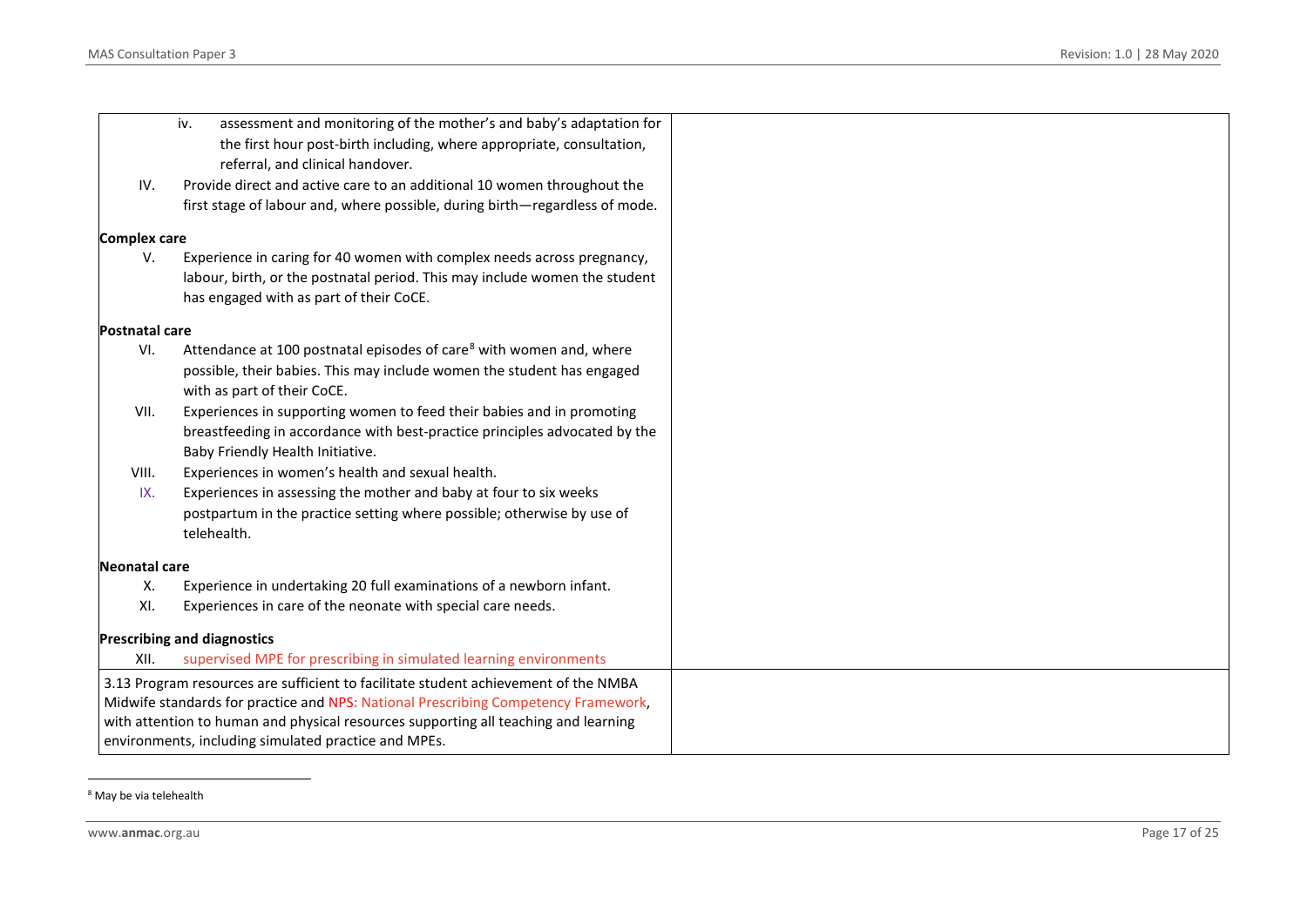| 3.14 The program includes content and sequencing that incorporates simulated learning<br>experience to prepare students for MPE.                                                                                                                           |                                                                                                                                                                                               |
|------------------------------------------------------------------------------------------------------------------------------------------------------------------------------------------------------------------------------------------------------------|-----------------------------------------------------------------------------------------------------------------------------------------------------------------------------------------------|
| 3.15 Staff teaching into the program:<br>a. are qualified and experienced to deliver the subjects they teach<br>b. are midwives when the subject relates to midwifery practice<br>c. hold one qualification higher than the program of study being taught. |                                                                                                                                                                                               |
| <b>Standard 4: Student experience</b>                                                                                                                                                                                                                      |                                                                                                                                                                                               |
| 4.1 Program information provided to students is relevant, timely, transparent, and<br>accessible.                                                                                                                                                          |                                                                                                                                                                                               |
| 4.2 Student academic learning needs are identified and supported by the education<br>provider.                                                                                                                                                             |                                                                                                                                                                                               |
| 4.3 Students are informed of, and have access to, grievance and appeals processes.                                                                                                                                                                         |                                                                                                                                                                                               |
| 4.4 Students are informed of, and have access to, pastoral and/or personal support<br>services.                                                                                                                                                            |                                                                                                                                                                                               |
| 4.5 Students are represented on program advisory and decision-making committees.                                                                                                                                                                           |                                                                                                                                                                                               |
| 4.6 Student experiences have equity and diversity principles observed and promoted.                                                                                                                                                                        |                                                                                                                                                                                               |
| 4.7 Student experiences across all teaching and learning environments are monitored<br>and evaluated regularly with outcomes informing program quality improvement.                                                                                        |                                                                                                                                                                                               |
| <b>Standard 5: Student assessment</b>                                                                                                                                                                                                                      |                                                                                                                                                                                               |
| 5.1 The program's learning outcomes and assessment strategies are aligned.                                                                                                                                                                                 |                                                                                                                                                                                               |
| 5.2 The program's subject learning outcomes, with associated subject assessments, are<br>clearly mapped to the NMBA Midwife standards for practice and NPS: National<br>Prescribing Competency Framework.                                                  | The Essential Evidence document would specify ANMAC's expectations in relation to<br>assessments pertaining to prescribing in order to assist Education Providers in<br>preparing submissions |
|                                                                                                                                                                                                                                                            | Assessments include:                                                                                                                                                                          |
|                                                                                                                                                                                                                                                            | a. appraisal of competence in pharmacotherapeutics, administration and<br>supply and the quality use of medicines                                                                             |
|                                                                                                                                                                                                                                                            | b. assessing students on their prescribing practice                                                                                                                                           |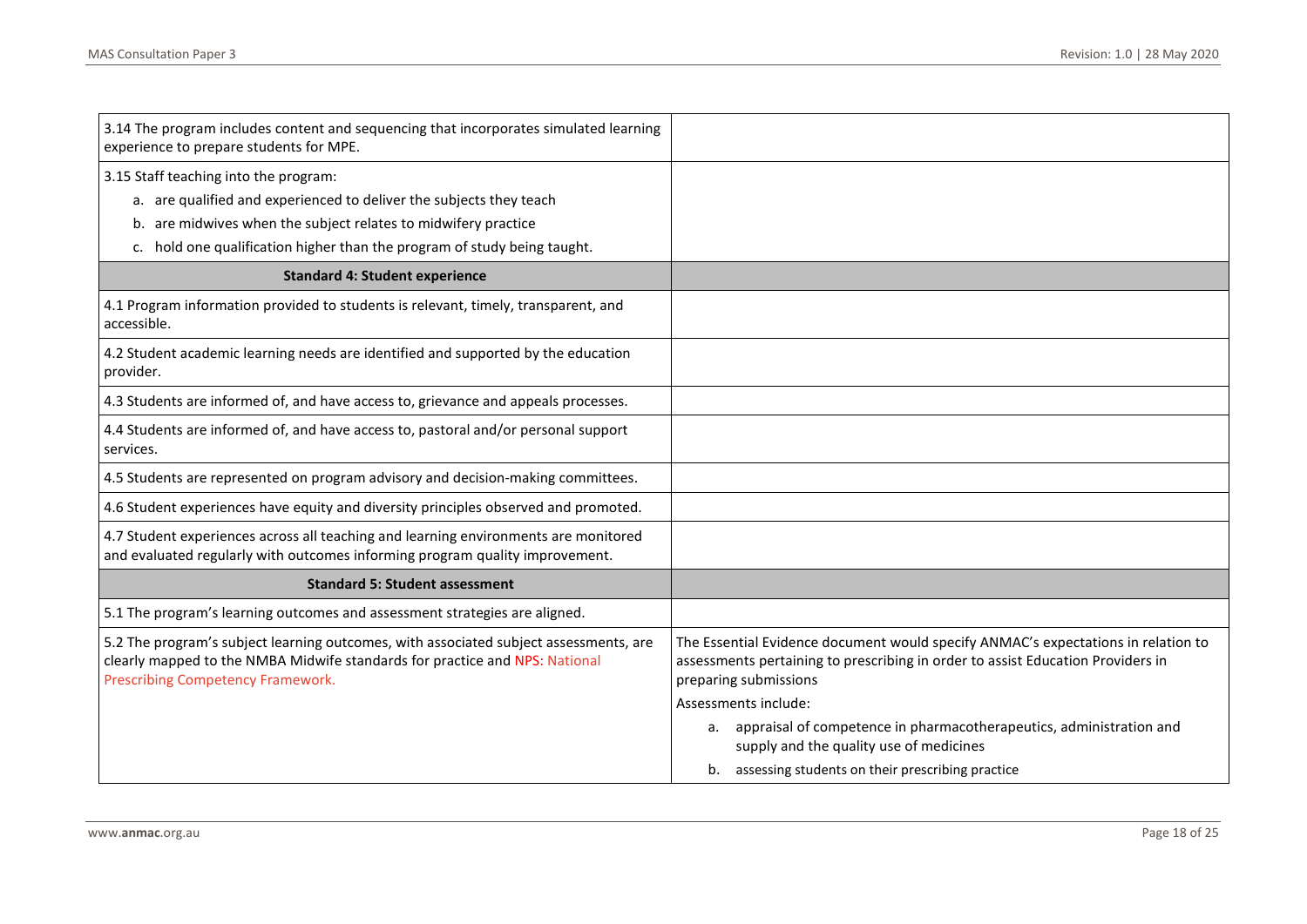|                                                                                                                                                                                                                                                                                                                                                           | evaluating competence in the essential knowledge, skills and behaviours<br>c.<br>required for professional prescribing practice<br>appraisal in MPE to evaluate students' abilities to meet the National<br>d.<br>Prescribing Competency Framework within midwifery practice                                                                                                                                                                                                                                                                                                                          |
|-----------------------------------------------------------------------------------------------------------------------------------------------------------------------------------------------------------------------------------------------------------------------------------------------------------------------------------------------------------|-------------------------------------------------------------------------------------------------------------------------------------------------------------------------------------------------------------------------------------------------------------------------------------------------------------------------------------------------------------------------------------------------------------------------------------------------------------------------------------------------------------------------------------------------------------------------------------------------------|
| 5.3 Contemporary approaches to MPE's mapped against the NMBA Midwife standards<br>for practice and the NPS: National Prescribing Competency Framework                                                                                                                                                                                                     |                                                                                                                                                                                                                                                                                                                                                                                                                                                                                                                                                                                                       |
| 5.4 The program has formative and summative assessment that are used across the<br>program to enhance learning and inform student progression. The summative<br>assessment appraises competence against the NMBA Midwife standards for practice and<br>the NPS: National Prescribing Competency Framework before successful completion of<br>the program. | The Essential Evidence document would specify ANMAC's expectations in relation to<br>summative assessment pertaining to prescribing in order to assist Education Providers<br>in preparing submissions:<br>Summative assessments of student achievement of competence against the current<br>NPS: National Prescribing Competency Framework within midwifery practice,<br>conducted by a health professional who is appropriately qualified, prepared and able<br>to demonstrate current experience in assessing prescribing practice in an Australian<br>midwifery context before program completion |
| 5.5 The education provider is ultimately responsible for:<br>a. ensuring students are supervised and assessed by a midwife or other health<br>professional (where relevant) while on MPE                                                                                                                                                                  |                                                                                                                                                                                                                                                                                                                                                                                                                                                                                                                                                                                                       |
| 5.6 The integrity of the program's theoretical and clinical assessments is ensured<br>through the use of contemporary, validated assessment tools, modes of assessment,<br>sampling, and moderation processes.                                                                                                                                            |                                                                                                                                                                                                                                                                                                                                                                                                                                                                                                                                                                                                       |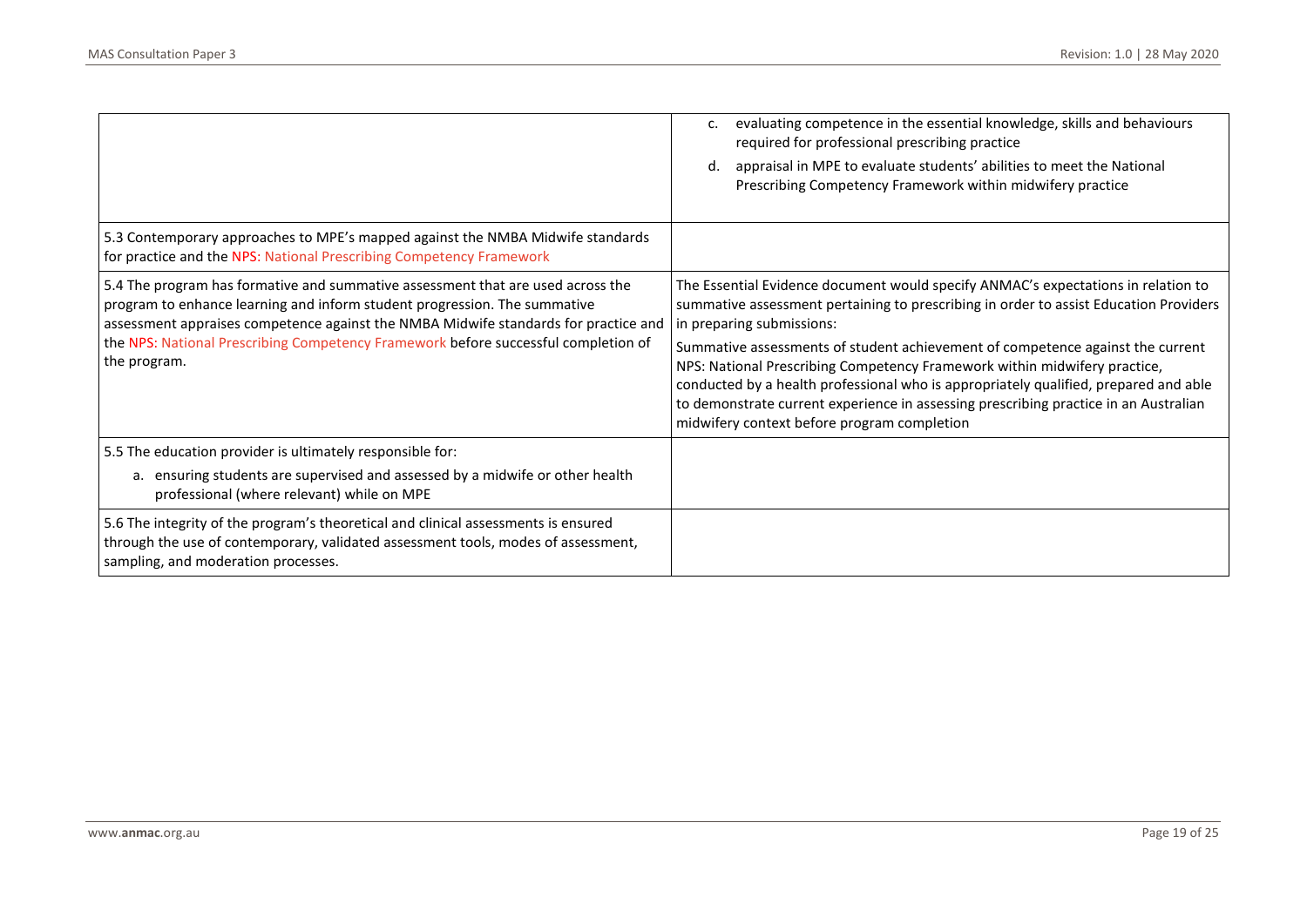### **QUESTION 2**

Do the draft accreditation standards cover the required knowledge, skills and attitudes to ensure that the graduate meets the NMBA Midwife standards for practice?

## **QUESTION 3**

Please provide any other feedback about the content of the draft standards.

## **Additional Issues**

The following questions seek to provide an opportunity for the identification of issues not covered so far in the consultation process or other issues you wish to raise.

### **QUESTION 4**

Are there further issues that should be addressed in the revision of the Midwife Accreditation Standards that have not been discussed so far in the consultation process?

### **QUESTION 5**

Any additional feedback?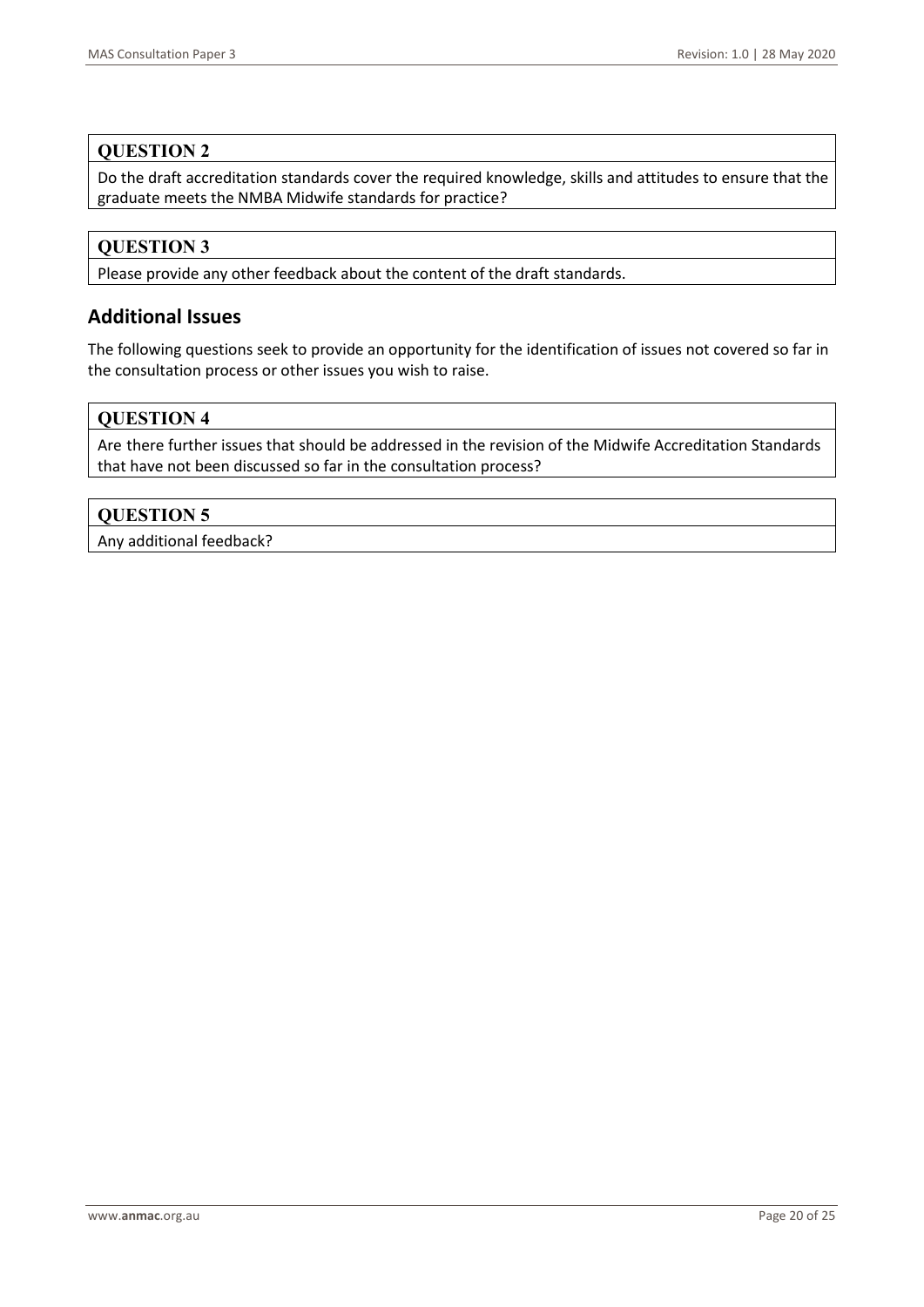# **Summary**

This paper presents selected issues identified from the feedback received to the second consultation paper. While some of the issues have been considered previously, it is crucial to gather further information from stakeholders in order to develop accreditation standards capable of supporting innovative and future focussed entry-to-practice midwifery programs. The paper also presents a revised draft version of the standards.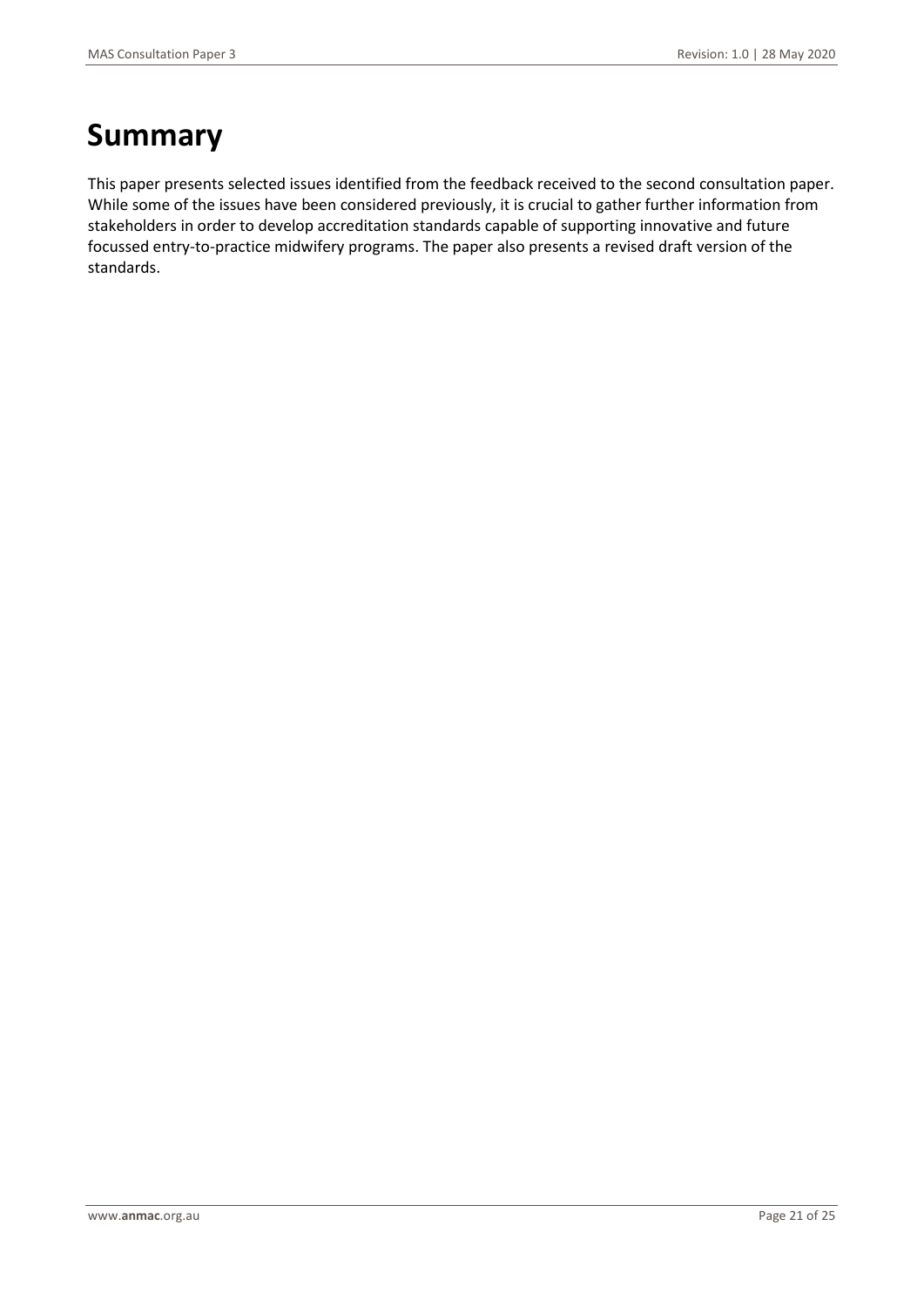## **Appendix A**

## **Table 1: Role identification of participants responding to Consultation Paper 2 online survey**

| <b>RESPONDENTS</b>                                                | ROLE % $(N)^*$ |
|-------------------------------------------------------------------|----------------|
| Consumer                                                          | 2.18(5)        |
| Midwife                                                           | 12.66(29)      |
| Midwife educator/facilitator/lecturer/teacher                     | 21.83(50)      |
| Endorsed midwife                                                  | 3.93(9)        |
| Student midwife                                                   | 28.38(65)      |
| Early career midwife                                              | 4.80(11)       |
| Midwife/Registered nurse                                          | 16.16(37)      |
| Health Service manager                                            | 1.75(4)        |
| Nominated organisational representative (specified from text box) | 3.49(8)        |
| Midwife researcher                                                | 1.75(4)        |
| Other (specified from text box)                                   | 3.06(7)        |
| <b>TOTAL</b>                                                      | 229            |

### **Table 2: Role identification of participants providing a written response to Consultation Paper 2**

| <b>RESPONDENTS</b>              | ROLE % $(N)^*$ |
|---------------------------------|----------------|
| Program Provider                | 32(8)          |
| Regulator                       | 8(2)           |
| <b>Health Service</b>           | 8(2)           |
| Peak body                       | 8(2)           |
| Quality and Safety organisation | 8(2)           |
| Professional organisation       | 20(5)          |
| Union/professional organisation | 4(1)           |
| Midwife                         | 4(1)           |
| Special interest group          | 4(1)           |
| Consumer                        | 4(1)           |
| <b>TOTAL</b>                    | 25             |

## **Table 3: Participants responding to the online survey by State and Territory**

| <b>LOCATION</b>                        | $\%$ (N)*  |
|----------------------------------------|------------|
| Australian Capital Territory           | 2.62(6)    |
| New South Wales (metropolitan)         | 20.96 (48) |
| New South Wales (regional or remote)   | 11.35(26)  |
| Queensland (metropolitan)              | 16.59(38)  |
| Queensland (regional or remote)        | 11.79(27)  |
| South Australia (metropolitan)         | 3.49(8)    |
| South Australia (regional or remote)   | 0.87(2)    |
| Victoria (metropolitan)                | 11.79(27)  |
| Victoria (regional or remote)          | 10.92(25)  |
| Western Australia (metropolitan)       | 6.11(14)   |
| Western Australia (regional or remote) | 0.44(1)    |
| Tasmania                               | 1.31(3)    |
| Northern Territory                     | 0.44(1)    |
| National                               | 1.31(3)    |
| <b>TOTAL</b>                           | 229        |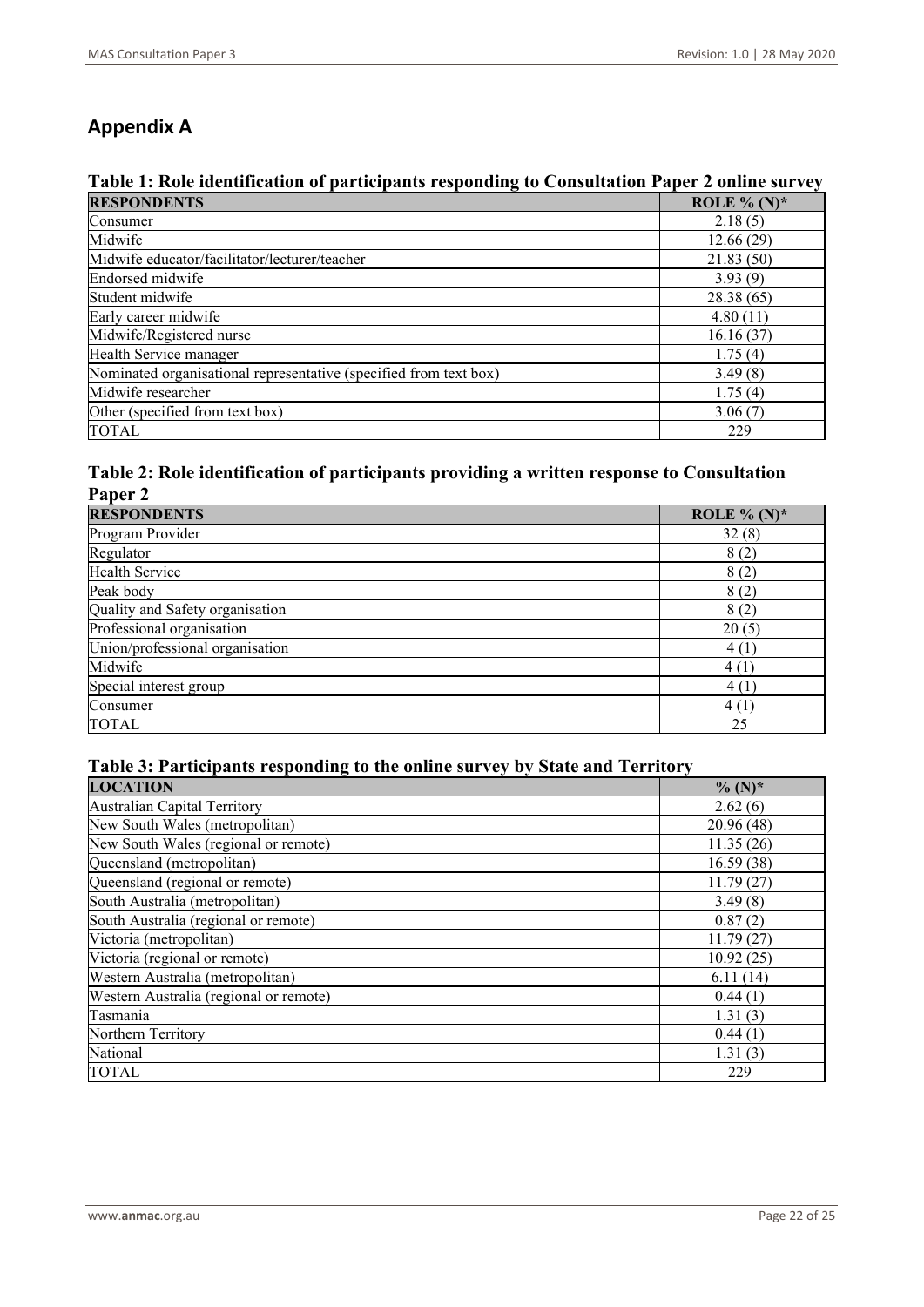# **Glossary**

**Continuity of care model** – A model of maternity care where women have a primary midwife assigned to them throughout pregnancy, labour and birth and the postnatal period. Each midwife has an agreed number (caseload) of women per year and acts as a second or "back-up" midwife for women who have another midwife as their primary carer.

**Criteria** – rules or tests on which a judgement or decision in relation to compliance with the Accreditation Standards can be based.

**Competence** – the combination of skills, knowledge, attitudes, values and abilities underpinning effective and /or superior performance in a profession or occupational area.

**Education provider/program provider** – university, or other higher education provider, responsible for a program of study leading to the award of a Bachelor Degree in midwifery as a minimum.

**Episode of care** – a single provision of care of one type (e.g. antenatal/postnatal).

**Governance** – framework, systems and processes supporting and guiding the organisation towards achieving its goals and the mechanisms by which it, and its people, are held to account. Ethics, risk management, compliance and administration are all elements.

**Health Practitioner Regulation National Law Act (2009)** – legislation contained in the schedule to the Act, which provides for the full operation of the National Registration and Accreditation Scheme for health professions from 1 July 2010. It covers the more substantial elements of the national scheme, including registration arrangements, accreditation arrangements, complaints, conduct, health performance arrangements and privacy and information – sharing arrangements. The purpose is to protect the public by establishing a national scheme for regulating health practitioners and students undertaking programs of study leading to registration as a health practitioner.

**Health service providers** – health facilities or other appropriate service providers, where students undertake supervised workplace experience as part of a nursing or midwifery program of study.

**Health Workforce Australia (HWA)** – initiative of the COAG and established to meet the challenges of providing a health workforce that responds to the needs of the Australian community.

**Inter-professional learning (IPL)** – when two or more professions learn with, from and about each other to improve collaboration and the quality of care.

**NMBA** – Nursing and Midwifery Board of Australia. The NMBA undertakes functions as set by the National Law, as in force in each state and territory. The NMBA regulates the practice of nursing and midwifery in Australia, and one of its key roles is to protect the public.

**Midwife** is a person with prescribed educational preparation and competence for practice who is registered by the NMBA. The NMBA has endorsed the ICM definition of a midwife as it applies to the Australian context (NMBA, 2017).

**Midwife-led continuity of care(r)/Midwifery-led continuity of care(r)** - where the midwife is the lead professional starting from the initial booking appointment, up to and including the early days of parenting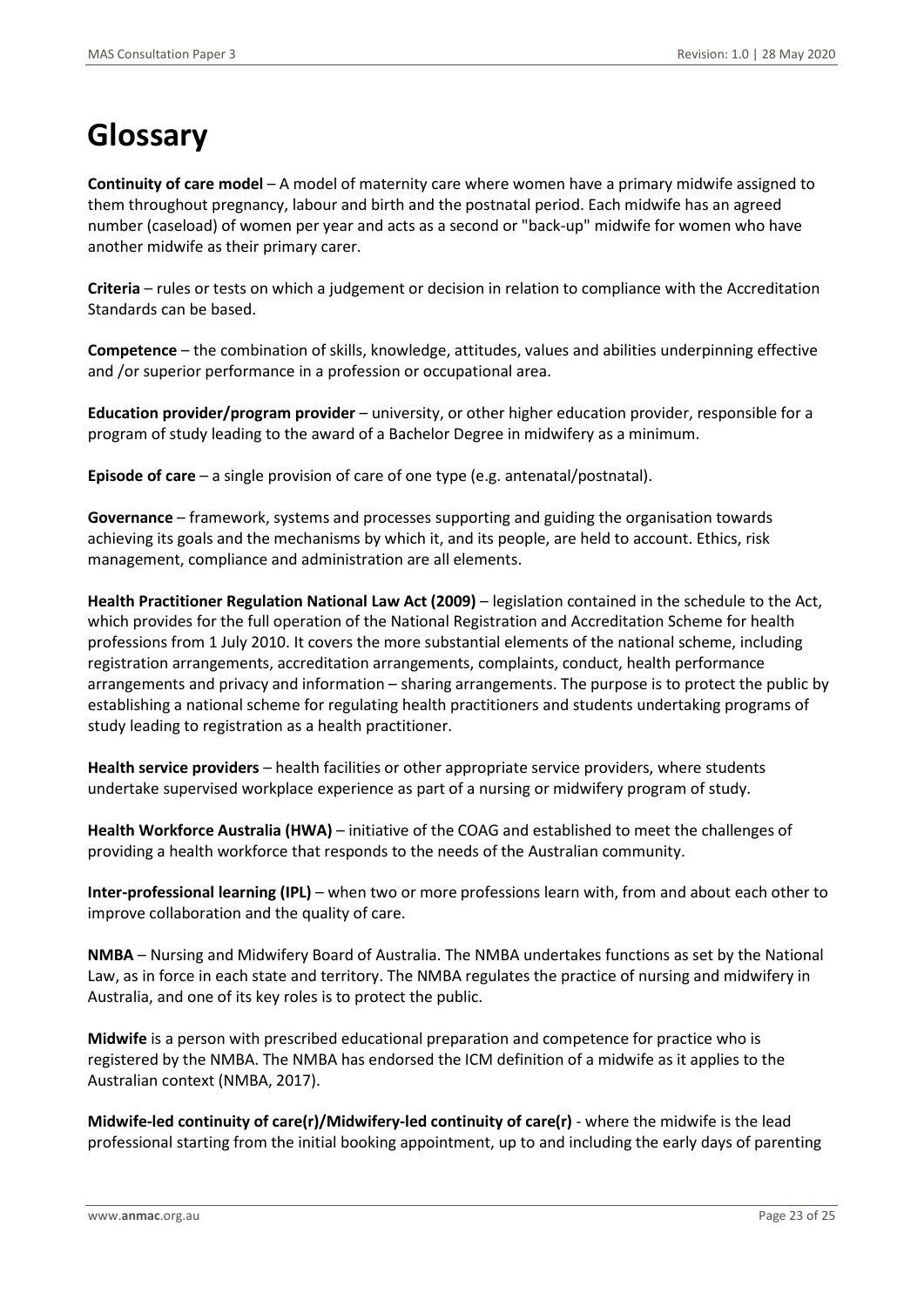**Midwifery practice experiences** – involves placement, for a set period, in settings across health facilities including in the community. During this period, students apply theoretical knowledge in the health care setting to develop practice skills and become socialised into the midwifery profession.

**Primary birth attendant –** midwife primarily responsible for the woman's care during labour and birth.

**Scope of practice** – refers to the boundaries within which the profession of midwifery is educated, competent and permitted to perform by law.

**Standard** – level of quality or attainment.

**Student** – any person enrolled in a program from which graduates are eligible to apply for registration to practice as a registered midwife.

**Supervision** – can be direct or indirect:

- Direct supervision is when the supervisor is present and personally observes, works with, guides and directs the person being supervised.
- Indirect supervision is when the supervisor works in the same facility or organisation as the supervised person, but does not constantly observe their activities. The supervisor must be available for reasonable access. What is reasonable will depend on the context, needs of the person receiving care and the needs of the person being supervised.

**Telehealth** – the provision of healthcare remotely by means of telecommunications technology.

**Program or program of study** – full program of study and experiences that must be completed before a qualification recognised under the Australian Qualifications Framework, such Bachelor, Graduate Diploma or Master of Midwifery, can be awarded.